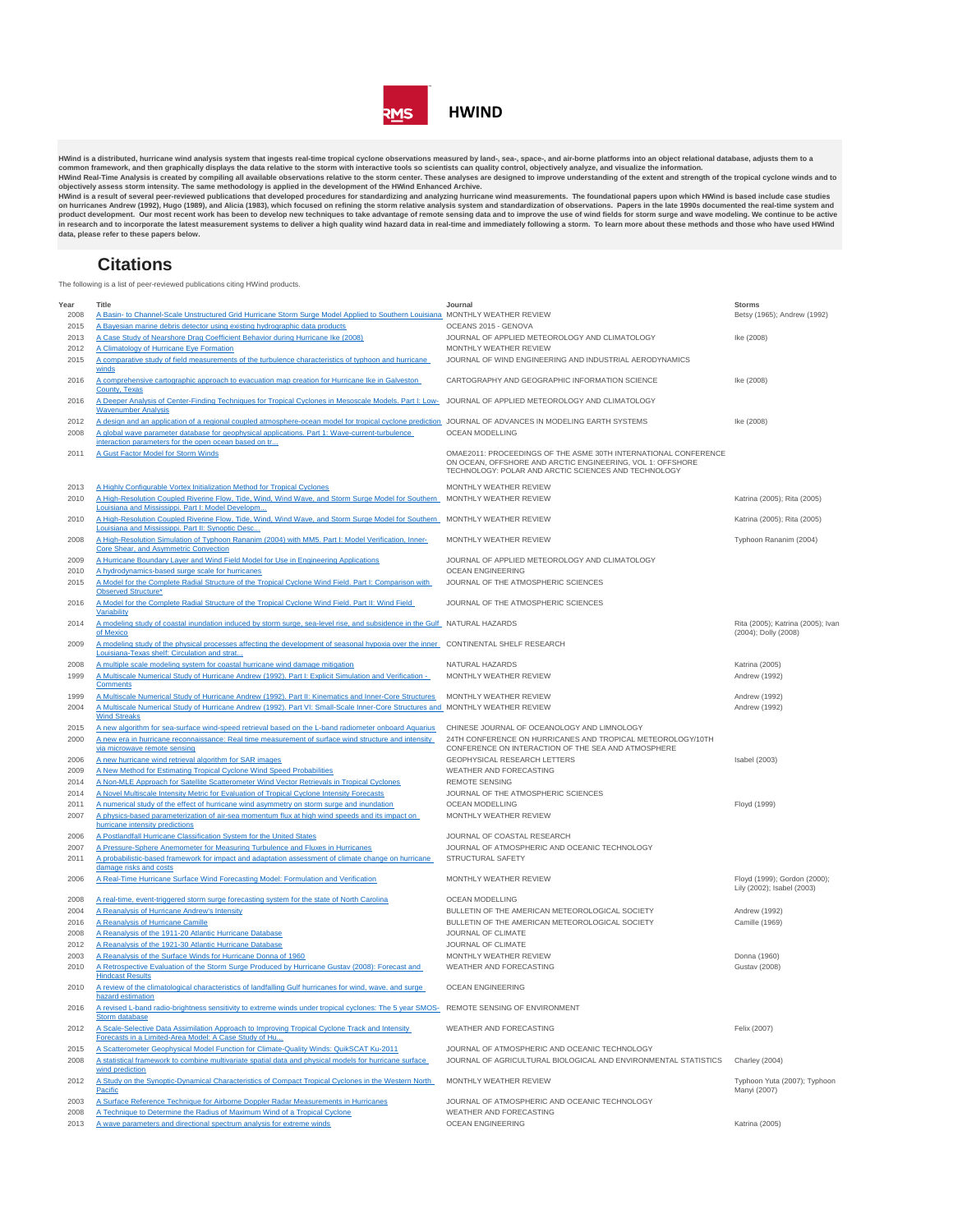| Year         | Title                                                                                                                                                                                                 | Journal                                                                                                                | <b>Storms</b>                                        |
|--------------|-------------------------------------------------------------------------------------------------------------------------------------------------------------------------------------------------------|------------------------------------------------------------------------------------------------------------------------|------------------------------------------------------|
| 2014         | A Web-Based Task-Tracking Collaboration System for the Florida Public Hurricane Loss Model                                                                                                            | 2014 INTERNATIONAL CONFERENCE ON COLLABORATIVE COMPUTING:<br>NETWORKING, APPLICATIONS AND WORKSHARING (COLLABORATECOM) |                                                      |
| 2011<br>2009 | A western North Pacific tropical cyclone intensity prediction scheme<br>A Wind-Propelled Small Waterplane Area Spar                                                                                   | ACTA METEOROLOGICA SINICA<br>OCEANS 2009, VOLS 1-3                                                                     |                                                      |
| 2014         | ACCESS-TC: Vortex Specification, 4DVAR Initialization, Verification, and Structure Diagnostics                                                                                                        | MONTHLY WEATHER REVIEW                                                                                                 |                                                      |
| 2001         | Accuracy of United States Tropical Cyclone Landfall Forecasts in the Atlantic Basin (1976-2000)                                                                                                       | BULLETIN OF THE AMERICAN METEOROLOGICAL SOCIETY                                                                        |                                                      |
| 2008         | Advances in understanding of tropical cyclone wind structure changes                                                                                                                                  | ASIA-PACIFIC JOURNAL OF ATMOSPHERIC SCIENCES                                                                           |                                                      |
| 2014         | <b>Aerosol Indirect Effects on Idealized Tropical Cyclone Dynamics</b>                                                                                                                                | JOURNAL OF THE ATMOSPHERIC SCIENCES                                                                                    |                                                      |
| 2008         | Airborne Laser Scanning Quantification of Disturbances from Hurricanes and Lightning Strikes to                                                                                                       | <b>SENSORS</b>                                                                                                         | Katrina and Wilma (2005)                             |
| 2007         | Mangrove Forests in Everglades National Park, USA<br>Air-Sea Exchange in Hurricanes - Synthesis of Observations from the Coupled Boundary Layer Air-Sea                                               | BULLETIN OF THE AMERICAN METEOROLOGICAL SOCIETY                                                                        | Frances (2004); Fabian and                           |
| 2007         | <b>Transfer Experiment</b><br>Air-sea gas exchange at extreme wind speeds measured by autonomous oceanographic floats                                                                                 | JOURNAL OF MARINE SYSTEMS                                                                                              | Isabel (2003)<br>Frances (2004)                      |
| 2008         | Air-sea gas exchange at extreme wind speeds measured by autonomous oceanographic floats (vol 66, pg JOURNAL OF MARINE SYSTEMS                                                                         |                                                                                                                        |                                                      |
| 2006         | 92.2007)<br>Altimeter dual-frequency observations of surface winds, waves, and rain rate in tropical cyclone Isabel -<br>art. no. C01004                                                              | JOURNAL OF GEOPHYSICAL RESEARCH-OCEANS                                                                                 |                                                      |
| 2011         | An Automated, Objective, Multiple-Satellite-Platform Tropical Cyclone Surface Wind Analysis                                                                                                           | JOURNAL OF APPLIED METEOROLOGY AND CLIMATOLOGY                                                                         |                                                      |
| 2012         | An Axisymmetric View of Concentric Eyewall Evolution in Hurricane Rita (2005)                                                                                                                         | JOURNAL OF THE ATMOSPHERIC SCIENCES                                                                                    | Rita (2005)                                          |
| 2015         | An empirical analysis of hurricane evacuation expenditures                                                                                                                                            | NATURAL HAZARDS                                                                                                        | Ike (2008)                                           |
| 2014         | An Empirical Analysis on the Relationship between Tropical Cyclone Size and Storm Surge Heights along EARTH INTERACTIONS<br>the U.S. Gulf Coast                                                       |                                                                                                                        |                                                      |
| 2014         | An Evaluation of the Impact of Horizontal Resolution on Tropical Cyclone Predictions Using COAMPS-TC                                                                                                  | WEATHER AND FORECASTING                                                                                                | Katrina (2005)                                       |
| 2012         | An Examination of Tropical Cyclone Position, Intensity, and Intensity Life Cycle within Atmospheric<br><b>Reanalysis Datasets</b>                                                                     | JOURNAL OF CLIMATE                                                                                                     |                                                      |
| 2015         | An Examination of Wind Decay, Sustained Wind Speed Forecasts, and Gust Factors for Recent Tropical<br>Cyclones in the Mid-Atlantic Region of the United States                                        | WEATHER AND FORECASTING                                                                                                |                                                      |
| 2002         | An experimental study on hurricane mesovortices                                                                                                                                                       | JOURNAL OF FLUID MECHANICS                                                                                             |                                                      |
| 2014         | An improved wind speed algorithm for "Jason-1" altimeter under tropical cyclone conditions                                                                                                            | ACTA OCEANOLOGICA SINICA                                                                                               |                                                      |
| 2009         | An Integrated Surge and Wave Modeling System for Northern Gulf of Mexico: Simulations of Hurricanes                                                                                                   | COASTAL ENGINEERING 2008, VOLS 1-5                                                                                     | Katrina (2005); Ivan (2004)                          |
| 2014         | Katrina and Ivan<br>An Objective Satellite-Based Tropical Cyclone Size Climatology                                                                                                                    | JOURNAL OF CLIMATE                                                                                                     |                                                      |
| 2008         | An Observational Study of Hurricane Boundary Layer Small-Scale Coherent Structures                                                                                                                    | MONTHLY WEATHER REVIEW                                                                                                 | Isabel (2003); Frances (2004)                        |
| 2005         | An Operational System for Predicting Hurricane-Generated Wind Waves in the North Atlantic Ocean                                                                                                       | WEATHER AND FORECASTING                                                                                                |                                                      |
| 2013         | Analyses of Extreme Wave Heights in the Gulf of Mexico for Offshore Engineering Applications                                                                                                          | JOURNAL OF OFFSHORE MECHANICS AND ARCTIC ENGINEERING-                                                                  |                                                      |
|              |                                                                                                                                                                                                       | TRANSACTIONS OF THE ASME                                                                                               |                                                      |
| 2008<br>2002 | Analysis of the Wind Field Evolution Associated with the Extratropical Transition of Bonnie (1998)<br>Application of Surface-Adjusted GOES Low-Level Cloud-Drift Winds in the Environment of Atlantic | MONTHLY WEATHER REVIEW<br>MONTHLY WEATHER REVIEW                                                                       | <b>Bonnie</b> (1998)                                 |
|              | <b>Tropical Cyclones. Part I: Methodology and Validation</b>                                                                                                                                          |                                                                                                                        |                                                      |
| 2002         | Application of Surface-Adjusted GOES Low-Level Cloud-Drift Winds in the Environment of Atlantic                                                                                                       | MONTHLY WEATHER REVIEW                                                                                                 | Georges (1998); Lili (1996);                         |
| 2009         | Tropical Cyclones. Part II: Integration into Surface<br>Applications of Satellite-Derived Ocean Measurements to Tropical Cyclone Intensity Forecasting                                                | OCEANOGRAPHY                                                                                                           | Claudette (1997)                                     |
| 2014         | As the Wind Blows? Understanding Hurricane Damages at the Local Level through a Case Study Analysis WEATHER CLIMATE AND SOCIETY                                                                       |                                                                                                                        | Ivan (2004); Dennis (2005)                           |
| 2010         | Assessing hurricane-induced tree mortality in U.S. Gulf Coast forest ecosystems                                                                                                                       | JOURNAL OF GEOPHYSICAL RESEARCH-BIOGEOSCIENCES                                                                         | Katrina (2005); Rita (2005);                         |
| 2011         | Assessing net ecosystem carbon exchange of U.S. terrestrial ecosystems by integrating eddy covariance AGRICULTURAL AND FOREST METEOROLOGY                                                             |                                                                                                                        | Gustav (2008)                                        |
| 2013         | flux measurements and satellite observations<br>Assessing the Sensitivity of Transportation Assets to Extreme Weather Events and Climate Change                                                       | TRANSPORTATION RESEARCH RECORD                                                                                         |                                                      |
| 2015         | Assimilation of High-Resolution Tropical Cyclone Observations with an Ensemble Kalman Filter Using                                                                                                    | MONTHLY WEATHER REVIEW                                                                                                 |                                                      |
| 2013         | HEDAS: Evaluation of 2008-11 HWRF Forecasts<br>Assimilation of High-Resolution Tropical Cyclone Observations with an Ensemble Kalman Filter Using                                                     | MONTHLY WEATHER REVIEW                                                                                                 |                                                      |
|              | NOAA/AOML/HRD's HEDAS: Evaluation of the 2008-11                                                                                                                                                      |                                                                                                                        |                                                      |
| 2013<br>2003 | Asymmetric and axisymmetric dynamics of tropical cyclones<br><b>Asymmetric Structures in a Simulated Landfalling Hurricane</b>                                                                        | ATMOSPHERIC CHEMISTRY AND PHYSICS<br>JOURNAL OF THE ATMOSPHERIC SCIENCES                                               |                                                      |
| 2013         | Atlantic Hurricane Database Uncertainty and Presentation of a New Database Format                                                                                                                     | MONTHLY WEATHER REVIEW                                                                                                 |                                                      |
| 1998         | Atlantic Hurricane Season of 1995                                                                                                                                                                     | MONTHLY WEATHER REVIEW                                                                                                 |                                                      |
| 2008         | Atypical Thermodynamic Profiles in Hurricanes                                                                                                                                                         | MONTHLY WEATHER REVIEW                                                                                                 | Bonnie (1998); Mitch (1998);                         |
| 2005         | Automated quality control of tropical cyclone winds through data mining                                                                                                                               | PROCEEDINGS OF THE 2005 IEEE INTERNATIONAL CONFERENCE ON                                                               | Humberto (2001)                                      |
| 2001         | Bathymetric Effects on a Tropical Cyclone Wave Field at Landfall                                                                                                                                      | INFORMATION REUSE AND INTEGRATION<br>IGARSS 2001: SCANNING THE PRESENT AND RESOLVING THE FUTURE, VOLS 1- Bonnie (1998) |                                                      |
|              |                                                                                                                                                                                                       | 7. PROCEEDINGS                                                                                                         |                                                      |
| 2006         | Boundary-layer wind structure in a landfalling tropical cyclone                                                                                                                                       | ADVANCES IN ATMOSPHERIC SCIENCES                                                                                       |                                                      |
| 2011<br>2014 | Bubble cloud depth under a hurricane<br>Building and Validating Geographically Refined Hurricane Wind Risk Models for Residential Structures                                                          | GEOPHYSICAL RESEARCH LETTERS<br>NATURAL HAZARDS REVIEW                                                                 |                                                      |
| 2011         | Building Destruction from Waves and Surge on the Bolivar Peninsula during Hurricane Ike                                                                                                               | JOURNAL OF WATERWAY PORT COASTAL AND OCEAN ENGINEERING-ASCE                                                            | Ike (2008)                                           |
| 2013         | Building envelope failure assessment framework for residential communities subjected to hurricanes                                                                                                    | <b>ENGINEERING STRUCTURES</b>                                                                                          |                                                      |
| 2016         | Canopy gaps do not help establish pioneer species in a South Florida dry forest                                                                                                                       | JOURNAL OF TROPICAL ECOLOGY                                                                                            |                                                      |
| 2011         | Carbon system changes in the East China Sea induced by Typhoons Tina and Winnie in 1997                                                                                                               | JOURNAL OF GEOPHYSICAL RESEARCH-OCEANS                                                                                 | Typhoon Tina (1997); Typhoon<br><b>Winnie (1997)</b> |
| 2010         | <b>Characteristics of Landfalling Tropical Cyclones in North Carolina</b>                                                                                                                             | MARINE GEODESY                                                                                                         |                                                      |
| 2016         | Characteristics of wind profiles in the landfalling typhoon boundary layer                                                                                                                            | JOURNAL OF WIND ENGINEERING AND INDUSTRIAL AERODYNAMICS                                                                | Hagupit (2014); Nesat (2011);<br>Rammasun (2014)     |
| 2013         | Characterization of Power System Outages Caused by Hurricanes through Localized Intensity Indices                                                                                                     | 2013 IEEE POWER AND ENERGY SOCIETY GENERAL MEETING (PES)                                                               |                                                      |
| 2014         | Characterizing hurricane storm surge behavior in Galveston Bay using the SWAN plus ADCIRC model                                                                                                       | <b>COASTAL ENGINEERING</b>                                                                                             |                                                      |
| 2013         | Children's Postdisaster Trajectories of PTS Symptoms: Predicting Chronic Distress                                                                                                                     | CHILD & YOUTH CARE FORUM                                                                                               |                                                      |
| 2014         | Classification of Hurricane Hazards: The Importance of Rainfall                                                                                                                                       | WEATHER AND FORECASTING                                                                                                |                                                      |
| 2013<br>2012 | Cluster analysis of post-landfall tracks of landfalling tropical cyclones over China<br>Coastal Flooding in Florida's Big Bend Region with Application to Sea Level Rise Based on Synthetic           | <b>CLIMATE DYNAMICS</b><br>TERRESTRIAL ATMOSPHERIC AND OCEANIC SCIENCES                                                |                                                      |
|              | <b>Storms Analysis</b>                                                                                                                                                                                | NATURAL HAZARDS                                                                                                        |                                                      |
| 2013<br>2014 | Coasts: the high-risk areas of the world<br>Collapse Limit State Fragilities of Wood-Framed Residences from Storm Surge and Waves during                                                              | JOURNAL OF WATERWAY PORT COASTAL AND OCEAN ENGINEERING                                                                 | Ike (2008)                                           |
|              | Hurricane Ike                                                                                                                                                                                         |                                                                                                                        |                                                      |
| 2001         | Comment on Changes in the rates of North Atlantic major hurricane activity during the 20th century                                                                                                    | GEOPHYSICAL RESEARCH LETTERS                                                                                           |                                                      |
| 2014         | Comments on "How Does the Boundary Layer Contribute to Eyewall Replacement Cycles in Axisymmetric_JOURNAL OF THE ATMOSPHERIC SCIENCES<br><b>Tropical Cyclones?"</b>                                   |                                                                                                                        |                                                      |
| 2011         | Comments on Estimating Maximum Surface Winds from Hurricane Reconnaissance Measurements                                                                                                               | WEATHER AND FORECASTING                                                                                                |                                                      |
| 2011         | Comments on Estimating Maximum Surface Winds from Hurricane Reconnaissance Measurements Reply WEATHER AND FORECASTING                                                                                 |                                                                                                                        |                                                      |
| 2016         | Comparing the spatial extent of Atlantic basin tropical cyclone wind and rain fields prior to land interaction PHYSICAL GEOGRAPHY                                                                     |                                                                                                                        |                                                      |
| 2007         | Comparison of observed gale radius statistics                                                                                                                                                         | METEOROLOGY AND ATMOSPHERIC PHYSICS                                                                                    |                                                      |
| 2012         | Comparison of Sampling Methods for Post-Hurricane Damage Survey                                                                                                                                       | JOURNAL OF HOMELAND SECURITY AND EMERGENCY MANAGEMENT                                                                  | Katrina (2005)                                       |
| 2015<br>2008 | Comparison of storm damage functions and their performance<br>Comparison of the CEST and SLOSH Models for Storm Surge Flooding                                                                        | NATURAL HAZARDS AND EARTH SYSTEM SCIENCES<br>JOURNAL OF COASTAL RESEARCH                                               | Andrew (1992); Hugo (1989);                          |
|              |                                                                                                                                                                                                       |                                                                                                                        | and Camille (1969)                                   |
| 2013         | Comparison of three methods for estimating the sea level rise effect on storm surge flooding                                                                                                          | <b>CLIMATIC CHANGE</b>                                                                                                 | Andrew (1992)                                        |
| 1999         | Comparisons of HRD and SLOSH Surface Wind Fields in Hurricanes: Implications for Storm Surge<br>Modeling                                                                                              | WEATHER AND FORECASTING                                                                                                | Emily (1993); Opal (1995)                            |
| 2000         | Conditional Instability and Shear for Six Hurricanes over the Atlantic Ocean                                                                                                                          | WEATHER AND FORECASTING                                                                                                |                                                      |
|              |                                                                                                                                                                                                       |                                                                                                                        |                                                      |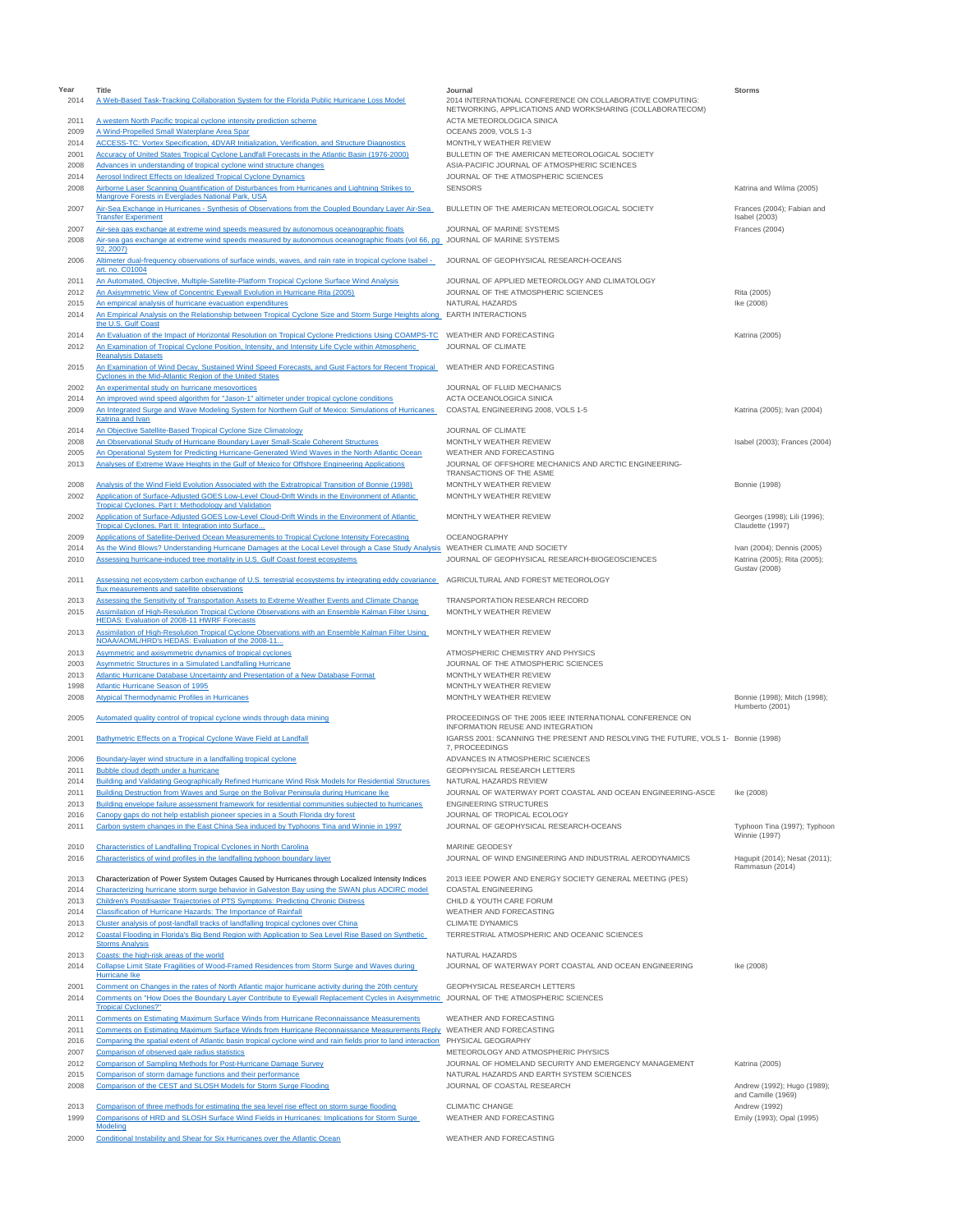| Year         | Title                                                                                                                                                                                        | Journal                                                                       | <b>Storms</b>                                              |
|--------------|----------------------------------------------------------------------------------------------------------------------------------------------------------------------------------------------|-------------------------------------------------------------------------------|------------------------------------------------------------|
| 2012         | Consistency in hurricane surface wind forecasting: an improved parametric model                                                                                                              | NATURAL HAZARDS                                                               |                                                            |
| 2010         | Consistent Tropical Cyclone Wind and Wave Forecasts for the U.S. Navy                                                                                                                        | WEATHER AND FORECASTING                                                       | Typhoon Yage (2006)                                        |
| 2010         | Constraints on drag and exchange coefficients at extreme wind speeds                                                                                                                         | JOURNAL OF GEOPHYSICAL RESEARCH-OCEANS<br>JOURNAL OF THE ATMOSPHERIC SCIENCES |                                                            |
| 2003<br>2010 | Convective Asymmetries Associated with Tropical Cyclone Landfall. Part I: f-Plane Simulations<br>Convective asymmetries associated with tropical cyclone landfall: beta-plane simulations    | ADVANCES IN ATMOSPHERIC SCIENCES                                              |                                                            |
| 2015         | Coupled storm surge and wave simulations for the Southern Coast of Korea                                                                                                                     | OCEAN SCIENCE JOURNAL                                                         | Sanba (2012)                                               |
| 2012         | Coupling hydrodynamic models with GIS for storm surge simulation: application to the Yangtze Estuary                                                                                         | FRONTIERS OF EARTH SCIENCE                                                    | Typhoon Agnes (1984)                                       |
|              | and the Hangzhou Bay, China                                                                                                                                                                  |                                                                               |                                                            |
| 2008         | Coupling of Hydrodynamic and Wave Models: Case Study for Hurricane Floyd (1999) Hindcast                                                                                                     | JOURNAL OF WATERWAY PORT COASTAL AND OCEAN ENGINEERING-ASCE                   | Floyd (1999)                                               |
| 2012         | Cross-Polarized Synthetic Aperture Radar: A New Potential Measurement Technique for Hurricanes                                                                                               | BULLETIN OF THE AMERICAN METEOROLOGICAL SOCIETY                               |                                                            |
| 2004         | Current understanding of tropical cyclone structure and intensity changes - a review                                                                                                         | METEOROLOGY AND ATMOSPHERIC PHYSICS                                           |                                                            |
| 2011         | Cyclone Damage Risks Caused by Enhanced Greenhouse Conditions and Economic Viability of                                                                                                      | NATURAL HAZARDS REVIEW                                                        |                                                            |
| 2014         | <b>Strengthened Residential Construction</b><br>Cyclone Wind Field Asymmetries during Extratropical Transition in the Western North Pacific                                                  | JOURNAL OF APPLIED METEOROLOGY AND CLIMATOLOGY                                |                                                            |
| 2010         | Dependence of tropical-cyclone intensification on the boundary-layer representation in a numerical model                                                                                     | QUARTERLY JOURNAL OF THE ROYAL METEOROLOGICAL SOCIETY                         |                                                            |
| 2014         | Dependence of US hurricane economic loss on maximum wind speed and storm size                                                                                                                | ENVIRONMENTAL RESEARCH LETTERS                                                |                                                            |
| 2010         | Derivation of Parametric Tropical Cyclone Models for Storm Surge Modeling                                                                                                                    | CHINA OCEAN ENGINEERING                                                       | Typhoon 199417 (1994)                                      |
| 2009         | Derivation of physically motivated wind speed scales                                                                                                                                         | ATMOSPHERIC RESEARCH                                                          |                                                            |
| 2006         | Development and Testing of Tropical Cyclone Parametric Wind Models Tailored for Midlatitude                                                                                                  | JOURNAL OF APPLIED METEOROLOGY AND CLIMATOLOGY                                |                                                            |
|              | <b>Application - Preliminary Results</b>                                                                                                                                                     |                                                                               |                                                            |
| 2011         | Development and validation of a three-dimensional, wave-current coupled model on unstructured meshes                                                                                         | SCIENCE CHINA-PHYSICS MECHANICS & ASTRONOMY                                   | Katrina (2005)                                             |
| 2010         | Development of a Coupled Ocean-Atmosphere-Wave-Sediment Transport (COAWST) Modeling System                                                                                                   | OCEAN MODELLING                                                               | Isabel (2003)                                              |
| 2002         | Development of a hurricane boundary-layer wind model                                                                                                                                         | METEOROLOGY AND ATMOSPHERIC PHYSICS                                           |                                                            |
| 2006         | Development of an active gust generation mechanism on a wind tunnel for wind engineering and<br>industrial aerodynamics applications                                                         | WIND AND STRUCTURES                                                           |                                                            |
| 2012         | Development of an Operational Nearshore Wave Forecast System for Puerto Rico and the U.S. Virgin                                                                                             | JOURNAL OF COASTAL RESEARCH                                                   |                                                            |
|              | Islands                                                                                                                                                                                      |                                                                               |                                                            |
| 2009         | Development of devices and methods for simulation of hurricane winds in a full-scale testing facility                                                                                        | WIND AND STRUCTURES                                                           |                                                            |
| 2008         | Diagnostic analysis of the asymmetric structure of the simulated landfalling typhoon Haitang                                                                                                 | PROGRESS IN NATURAL SCIENCE-MATERIALS INTERNATIONAL                           | Typhoon Haitang (2005)                                     |
| 2008         | Directional Signals in Windsat Observations of Hurricane Ocean Winds                                                                                                                         | IEEE TRANSACTIONS ON GEOSCIENCE AND REMOTE SENSING                            |                                                            |
| 2010         | Discussion of A hydrodynamics-based surge scale for hurricanes                                                                                                                               | <b>OCEAN ENGINEERING</b>                                                      |                                                            |
| 2010         | Does Increased Horizontal Resolution Improve Hurricane Wind Forecasts?                                                                                                                       | WEATHER AND FORECASTING                                                       |                                                            |
| 2006         | Doppler Profiler and Radar Observations of Boundary Layer Variability during the Landfall of Tropical                                                                                        | JOURNAL OF THE ATMOSPHERIC SCIENCES                                           | Gabrielle (2001)                                           |
|              | <b>Storm Gabrielle</b>                                                                                                                                                                       |                                                                               |                                                            |
| 2014         | Dual-Doppler-Derived Profiles of the Southwesterly Flow Associated with Southwest and Ordinary<br>Typhoons off the Southwestern Coast of Taiwan                                              | JOURNAL OF THE ATMOSPHERIC SCIENCES                                           | Mindulle (2004); Kalmaegi<br>(2008); Morakot (2009); Talim |
|              |                                                                                                                                                                                              |                                                                               | (2005); Jangmi (2008);                                     |
| 2016         | Dynamic simulation and numerical analysis of hurricane storm surge under sea level rise with                                                                                                 | <b>EARTHS FUTURE</b>                                                          | Fungwong (2008)                                            |
|              | geomorphologic changes along the northern Gulf of Mexico                                                                                                                                     |                                                                               |                                                            |
| 2014         | Dynamics of sea level rise and coastal flooding on a changing landscape                                                                                                                      | GEOPHYSICAL RESEARCH LETTERS                                                  |                                                            |
| 2006         | Early post-hurricane stand development in Fringe mangrove forests of contrasting productivity                                                                                                | PLANT ECOLOGY                                                                 | Andrew (1992)                                              |
| 2010         | EFFECT OF HURRICANES ON GUILDS OF NEARSHORE EPIPHYTAL FORAMINIFERA, NEVIS, WEST                                                                                                              | JOURNAL OF FORAMINIFERAL RESEARCH                                             | Luis and Marilyn (1995)                                    |
|              | <b>INDIES</b>                                                                                                                                                                                |                                                                               |                                                            |
| 2011         | Effect of tropical cyclones on residual circulation and momentum balance in a subtropical estuary and                                                                                        | JOURNAL OF GEOPHYSICAL RESEARCH-OCEANS                                        | Fay (2008); Hanna (2008)                                   |
|              | inlet: Observation and simulation                                                                                                                                                            |                                                                               |                                                            |
| 2000         | Effects of a Warm Oceanic Feature on Hurricane Opal                                                                                                                                          | MONTHLY WEATHER REVIEW                                                        | Opal (1995)                                                |
| 2000         | Effects of Hurricane Andrew on stands of slash pine (Pinus elliottii var. densa) in the everglades region of PLANT ECOLOGY<br>south Florida (USA)                                            |                                                                               | Andrew (1992)                                              |
| 2001         | Effects of Multiple Disturbances (Fire and Hurricane) on Epiphyte Community Dynamics in a Subtropical                                                                                        | <b>BIOTROPICA</b>                                                             | Andrew (1992)                                              |
|              | Forest, Florida, USA                                                                                                                                                                         |                                                                               |                                                            |
| 2012         | <b>Effects of Parameterized Diffusion on Simulated Hurricanes</b>                                                                                                                            | JOURNAL OF THE ATMOSPHERIC SCIENCES                                           |                                                            |
| 2007         | Effects of Precipitation on the Upper-Ocean Response to a Hurricane                                                                                                                          | MONTHLY WEATHER REVIEW                                                        |                                                            |
| 2012         | Effects of Surface Exchange Coefficients and Turbulence Length Scales on the Intensity and Structure of MONTHLY WEATHER REVIEW                                                               |                                                                               |                                                            |
|              | <b>Numerically Simulated Hurricanes</b>                                                                                                                                                      |                                                                               |                                                            |
| 2008         | Efficient Model-Based Estimation of Atmospheric Transmittance and Ocean Wind Vectors From WindSat<br>Data                                                                                    | IEEE TRANSACTIONS ON GEOSCIENCE AND REMOTE SENSING                            |                                                            |
| 2000         | Elimination of Exposure D along Hurricane Coastline in ASCE 7                                                                                                                                | JOURNAL OF STRUCTURAL ENGINEERING-ASCE                                        |                                                            |
| 2014         | Empirical estimates of kinetic energy from some recent US tornadoes                                                                                                                          | <b>GEOPHYSICAL RESEARCH LETTERS</b>                                           |                                                            |
| 2011         | Empirical Estimation of the Conditional Probability of Natech Events Within the United States                                                                                                | <b>RISK ANALYSIS</b>                                                          |                                                            |
| 2010         | Energy Infrastructure Damage Analysis for Hurricane Rita                                                                                                                                     | NATURAL HAZARDS REVIEW                                                        | Rita (2005)                                                |
| 2010         | <b>Energy Supply System Performance for Hurricane Katrina</b>                                                                                                                                | JOURNAL OF ENERGY ENGINEERING-ASCE                                            | Katrina (2005)                                             |
| 2015         | Enhanced Wind-Driven Downwelling Flow in Warm Oceanic Eddy Features during the Intensification of                                                                                            | JOURNAL OF PHYSICAL OCEANOGRAPHY                                              |                                                            |
|              | Tropical Cyclone Isaac (2012): Observations and Theory                                                                                                                                       |                                                                               |                                                            |
| 2009         | Environmental Ingredients for Supercells and Tomadoes within Hurricane Ivan                                                                                                                  | WEATHER AND FORECASTING                                                       | Ivan (2004)                                                |
| 2011         | Estimating Contemporary and Future Wind-Damage Losses from Hurricanes Affecting Eglin Air Force                                                                                              | JOURNAL OF APPLIED METEOROLOGY AND CLIMATOLOGY                                |                                                            |
|              | Base, Florida                                                                                                                                                                                | WEATHER AND FORECASTING                                                       |                                                            |
| 2007<br>2009 | Estimating Hurricane Wind Structure in the Absence of Aircraft Reconnaissance<br>Estimating Maximum Surface Winds from Hurricane Reconnaissance Measurements                                 | WEATHER AND FORECASTING                                                       | Allen (1980); Gilbert (1988);                              |
|              |                                                                                                                                                                                              |                                                                               | Hugo (1989); Andrew (1992);                                |
|              |                                                                                                                                                                                              |                                                                               | and Mitch (1998)                                           |
| 2008         | Estimation of Hurricane Winds From SeaWinds at Ultrahigh Resolution                                                                                                                          | IEEE TRANSACTIONS ON GEOSCIENCE AND REMOTE SENSING                            |                                                            |
| 2013         | Estimation of the drag coefficient from the upper ocean response to a hurricane: A variational data<br>assimilation approach                                                                 | <b>OCEAN MODELLING</b>                                                        |                                                            |
| 2011         | Evaluation and Sensitivity Analysis of an Ocean Model Response to Hurricane Ivan                                                                                                             | MONTHLY WEATHER REVIEW                                                        | Ivan (2004)                                                |
| 2013         | Evaluation of a Wind-Wave System for Ensemble Tropical Cyclone Wave Forecasting. Part I: Winds                                                                                               | WEATHER AND FORECASTING                                                       |                                                            |
| 2006         | Evaluation of hurricane ocean vector winds from WindSat                                                                                                                                      | IEEE TRANSACTIONS ON GEOSCIENCE AND REMOTE SENSING                            |                                                            |
| 2016         | Evaluation of hurricane wind speed retrieval from cross-dual-pol SAR                                                                                                                         | INTERNATIONAL JOURNAL OF REMOTE SENSING                                       |                                                            |
| 2013         | Evaluation of Multiple Dynamic Initialization Schemes for Tropical Cyclone Prediction                                                                                                        | MONTHLY WEATHER REVIEW                                                        |                                                            |
| 2009         | Evaluation of Planetary Boundary Layer Parameterizations in Tropical Cyclones by Comparison of In Situ MONTHLY WEATHER REVIEW                                                                |                                                                               | Isabel (2003)                                              |
|              | Observations and High-Resolution Simulations                                                                                                                                                 |                                                                               |                                                            |
| 2014         | Evaluation of Storm Structure from the Operational HWRF during 2012 Implementation                                                                                                           | MONTHLY WEATHER REVIEW                                                        |                                                            |
| 2013         | Evaluation of Wave Forecasts Consistent with Tropical Cyclone Warning Center Wind Forecasts                                                                                                  | WEATHER AND FORECASTING                                                       |                                                            |
| 2000         | Evolution of Hurricane Danny (1997) at Landfall: Doppler-Observed Eyewall Replacement, Vortex                                                                                                | MONTHLY WEATHER REVIEW                                                        | Danny (1997)                                               |
|              | Contraction/Intensification, and Low-Level Wind Maxima<br>Experiments of Hurricane Initialization with Airborne Doppler Radar Data for the Advanced Research                                 | MONTHLY WEATHER REVIEW                                                        |                                                            |
| 2009         | Hurricane WRF (AHW) Model                                                                                                                                                                    |                                                                               | Jeanne (2004); Katrina (2005);<br>Rita (2005)              |
| 2015         | Explicitly Simulated Electrification and Lightning within a Tropical Cyclone Based on the Environment of                                                                                     | JOURNAL OF THE ATMOSPHERIC SCIENCES                                           | Isaac (2012)                                               |
|              | Hurricane Isaac (2012)                                                                                                                                                                       |                                                                               |                                                            |
| 2015         |                                                                                                                                                                                              | NATURAL HAZARDS                                                               | Sandy (2012)                                               |
|              | Extreme storm surge hazard estimation in lower Manhattan                                                                                                                                     |                                                                               |                                                            |
| 2007         | <b>Extreme Value Analysis of Tropical Cyclone Trapped-Fetch Waves</b>                                                                                                                        | JOURNAL OF APPLIED METEOROLOGY AND CLIMATOLOGY                                |                                                            |
| 2014         | Eye and Eyewall Traits as Determined with the NOAA WP-3D Lower-Fuselage Radar                                                                                                                | MONTHLY WEATHER REVIEW                                                        |                                                            |
| 2002         | Factors Controlling Storm Impacts on Coastal Barriers and Beaches - A Preliminary Basis for Near Real-                                                                                       | JOURNAL OF COASTAL RESEARCH                                                   |                                                            |
|              | <b>Time Forecasting</b>                                                                                                                                                                      |                                                                               |                                                            |
| 2016         | Fatalities in the United States Indirectly Associated with Atlantic Tropical Cyclones                                                                                                        | BULLETIN OF THE AMERICAN METEOROLOGICAL SOCIETY                               |                                                            |
| 2006<br>2001 | Finescale Spiral Band Features within a Numerical Simulation of Hurricane Opal (1995)<br>Forest impact estimated with NOAA AVHRR and Landsat TM data related to an empirical hurricane wind- | MONTHLY WEATHER REVIEW<br>REMOTE SENSING OF ENVIRONMENT                       | Andrew (1992)                                              |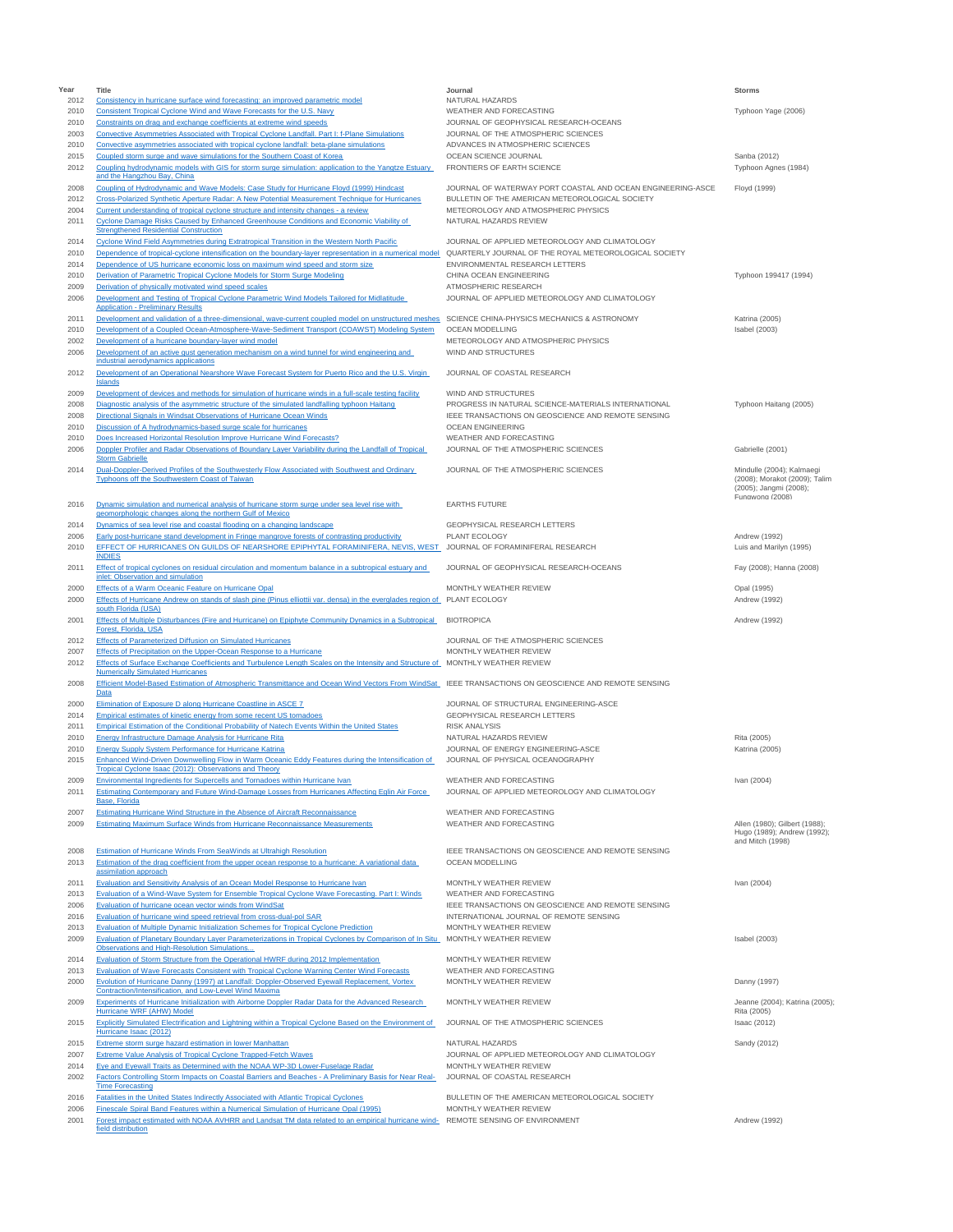| Year<br>2001 | Title<br>Forest Succession in Tropical Hardwood Hammocks of the Florida Keys: Effects of Direct Mortality from                                                                                                                                  | Journal<br><b>BIOTROPICA</b>                                                                                                                            | <b>Storms</b><br>Andrew (1992)                  |
|--------------|-------------------------------------------------------------------------------------------------------------------------------------------------------------------------------------------------------------------------------------------------|---------------------------------------------------------------------------------------------------------------------------------------------------------|-------------------------------------------------|
| 2008         | <b>Hurricane Andrew</b><br>Formation Mechanism of a Low-Level Jet during the Passage of Typhoon Ma-on (2004) over the Southern_JOURNAL OF THE METEOROLOGICAL SOCIETY OF JAPAN<br><b>Kanto District</b>                                          |                                                                                                                                                         | Typhoon Ma (2004)                               |
| 1998<br>2014 | Functional Roles of Invasive Non-Indigenous Plants in Hurricane-Affected Subtropical Hardwood Forests<br>GCOM-W1 AMSR2 and MetOp-A ASCAT wind speeds for the extratropical cyclones over the North                                              | ECOLOGICAL APPLICATIONS<br>REMOTE SENSING OF ENVIRONMENT                                                                                                |                                                 |
| 2011         | Atlantic<br>Google Earth as a tool in 2-D hydrodynamic modeling                                                                                                                                                                                 | <b>COMPUTERS &amp; GEOSCIENCES</b>                                                                                                                      |                                                 |
| 2013         | GPS Dropwindsonde and WSR-88D Observations of Tropical Cyclone Vertical Wind Profiles and Their<br>Characteristics                                                                                                                              | WEATHER AND FORECASTING                                                                                                                                 |                                                 |
| 1999<br>2013 | <b>GPS Sonde Insights on Boundary Layer Wind Structure in Hurricanes</b><br>Gulf of Mexico hurricane wave simulations using SWAN: Bulk formula-based drag coefficient sensitivity<br>for Hurricane Ike                                          | WIND ENGINEERING INTO THE 21ST CENTURY, VOLS 1-3<br>JOURNAL OF GEOPHYSICAL RESEARCH-OCEANS                                                              | Ike (2008)                                      |
| 2015<br>2009 | Gust factors for tropical cyclone, monsoon and thunderstorm winds<br>Hazardous-materials releases from offshore oil and gas facilities and emergency response following<br>Hurricanes Katrina and Rita                                          | JOURNAL OF WIND ENGINEERING AND INDUSTRIAL AERODYNAMICS<br>JOURNAL OF LOSS PREVENTION IN THE PROCESS INDUSTRIES                                         | Katrina (2005); Rita (2005)                     |
| 2014         | Heightened hurricane surge risk in northwest Florida revealed from climatological-hydrodynamic modeling JOURNAL OF GEOPHYSICAL RESEARCH-ATMOSPHERES<br>and paleorecord reconstruction                                                           |                                                                                                                                                         |                                                 |
| 2010<br>2007 | High sea-floor stress induced by extreme hurricane waves<br>Highly resolved observations and simulations of the ocean response to a hurricane                                                                                                   | GEOPHYSICAL RESEARCH LETTERS<br>GEOPHYSICAL RESEARCH LETTERS                                                                                            | Ivan (2004)<br>Frances (2004)                   |
| 2014         | High-Resolution Hurricane Vector Winds from C-Band Dual-Polarization SAR Observations                                                                                                                                                           | JOURNAL OF ATMOSPHERIC AND OCEANIC TECHNOLOGY                                                                                                           | Bill (2009); Bertha (2008)                      |
| 2008<br>2013 | High-Resolution Radar Data Assimilation for Hurricane Isabel (2003) at Landfall<br>Hindcast and validation of Hurricane Ike (2008) waves, forerunner, and storm surge                                                                           | BULLETIN OF THE AMERICAN METEOROLOGICAL SOCIETY<br>JOURNAL OF GEOPHYSICAL RESEARCH-OCEANS                                                               | Ike (2008)                                      |
| 2012         | Homogeneous record of Atlantic hurricane surge threat since 1923                                                                                                                                                                                | PROCEEDINGS OF THE NATIONAL ACADEMY OF SCIENCES OF THE UNITED<br>STATES OF AMERICA                                                                      |                                                 |
| 2010<br>2013 | How do uncertainties in hurricane model forecasts affect storm surge predictions in a semi-enclosed bay? ESTUARINE COASTAL AND SHELF SCIENCE<br>How Does the Eye Warm? Part I: A Potential Temperature Budget Analysis of an Idealized Tropical | JOURNAL OF THE ATMOSPHERIC SCIENCES                                                                                                                     | Isabel (2003)                                   |
| 2011         | Cyclone<br>How much tropical cyclone intensification can result from the energy released inside of a convective<br>burst?                                                                                                                       | JOURNAL OF GEOPHYSICAL RESEARCH-ATMOSPHERES                                                                                                             |                                                 |
| 1996         | Hurricane Andrew's Landfall in South Florida. Part 1: Standardizing Measurements for Documentation of<br><b>Surface Wind Fields</b>                                                                                                             | WEATHER AND FORECASTING                                                                                                                                 | Andrew (1992)                                   |
| 1996         | Hurricane Andrew's Landfall in South Florida. Part II: Surface Wind Fields and Potential Real-Time<br>Applications                                                                                                                              | WEATHER AND FORECASTING                                                                                                                                 | Andrew (1992)                                   |
| 2003         | Hurricane Bonnie wind flow characteristics as determined from WEMITE                                                                                                                                                                            | JOURNAL OF WIND ENGINEERING AND INDUSTRIAL AERODYNAMICS                                                                                                 | <b>Bonnie</b> (1998)                            |
| 1999         | Hurricane Bonnie wind flow characteristics as determined from WEMITE                                                                                                                                                                            | WIND ENGINEERING INTO THE 21ST CENTURY, VOLS 1-3                                                                                                        | <b>Bonnie</b> (1998)                            |
| 2002<br>2001 | Hurricane Directional Wave Spectrum Spatial Variation at Landfall<br>Hurricane Directional Wave Spectrum Spatial Variation in the Open Ocean                                                                                                    | JOURNAL OF PHYSICAL OCEANOGRAPHY<br>JOURNAL OF PHYSICAL OCEANOGRAPHY                                                                                    | <b>Bonnie</b> (1998)<br><b>Bonnie</b> (1998)    |
| 2008         | Hurricane driven changes in land cover create biogeophysical climate feedbacks                                                                                                                                                                  | GEOPHYSICAL RESEARCH LETTERS                                                                                                                            | Rita (2005)                                     |
| 2013         | Hurricane Eyewall Slope as Determined from Airborne Radar Reflectivity Data: Composites and Case<br><b>Studies</b>                                                                                                                              | WEATHER AND FORECASTING                                                                                                                                 |                                                 |
| 2000<br>2005 | Hurricane Georges's Landfall in the Dominican Republic: Detailed Airborne Doppler Radar Imagery<br><b>Hurricane Gust Factors Revisited</b>                                                                                                      | BULLETIN OF THE AMERICAN METEOROLOGICAL SOCIETY<br>JOURNAL OF STRUCTURAL ENGINEERING-ASCE                                                               | Georges (1998)                                  |
| 2011         | Hurricane Gustav (2008) Waves and Storm Surge: Hindcast, Synoptic Analysis, and Validation in<br><b>Southern Louisiana</b>                                                                                                                      | MONTHLY WEATHER REVIEW                                                                                                                                  | <b>Gustav (2008)</b>                            |
| 2009         | Hurricane hazard modeling: The past, present, and future                                                                                                                                                                                        | JOURNAL OF WIND ENGINEERING AND INDUSTRIAL AERODYNAMICS                                                                                                 |                                                 |
| 2006<br>2007 | Hurricane Impacts to Tree Islands in Arthur R. Marshall Loxahatchee National Wildlife Refuge, Florida<br>Hurricane Katrina's Carbon Footprint on U.S. Gulf Coast Forests                                                                        | SOUTHEASTERN NATURALIST<br><b>SCIENCE</b>                                                                                                               | Frances (2004); Jeanne (2004)<br>Katrina (2005) |
| 2012         | Hurricane Sea Surface Inflow Angle and an Observation-Based Parametric Model                                                                                                                                                                    | MONTHLY WEATHER REVIEW                                                                                                                                  |                                                 |
| 2000         | Hurricane Wind Field Model for use in Hurricane Simulations                                                                                                                                                                                     | JOURNAL OF STRUCTURAL ENGINEERING-ASCE                                                                                                                  |                                                 |
| 2005<br>2005 | Hurricane Wind Retrievals Using the SeaWinds Scatterometer on QuikSCAT<br>Hurricane Wind Vector Estimates from WindSat Polarimetric Radiometer                                                                                                  | OCEANS 2005, VOLS 1-3<br>IGARSS 2005: IEEE International Geoscience and Remote Sensing Symposium, Vols<br>1-8, Proceedings                              |                                                 |
| 2011         | <b>HWRFx: Improving Hurricane Forecasts with High-Resolution Modeling</b>                                                                                                                                                                       | COMPUTING IN SCIENCE & ENGINEERING                                                                                                                      |                                                 |
| 2009         | Hydrodynamic Investigation of Coastal Bridge Collapse during Hurricane Katrina                                                                                                                                                                  | JOURNAL OF HYDRAULIC ENGINEERING-ASCE                                                                                                                   | Katrina (2005)                                  |
| 2008         | Hydrodynamic Response of Northeastern Gulf of Mexico to Hurricanes<br>Hydrodynamics of the 2004 Florida Hurricanes                                                                                                                              | ESTUARIES AND COASTS                                                                                                                                    | Ivan (2004); Katrina (2005)                     |
| 2012<br>2015 | Idealized Large-Eddy Simulations of a Tropical Cyclone-like Boundary Layer                                                                                                                                                                      | JOURNAL OF COASTAL RESEARCH<br>JOURNAL OF THE ATMOSPHERIC SCIENCES                                                                                      | Charley, Frances, Ivan, Jeanne<br>(all 2004)    |
| 2012         | Impact of assimilating airborne Doppler radar velocity data using the ARPS 3DVAR on the analysis and<br>prediction of Hurricane Ike (2008)                                                                                                      | JOURNAL OF GEOPHYSICAL RESEARCH-ATMOSPHERES                                                                                                             | Ike (2008)                                      |
| 2013         | Impact of ocean warm layer thickness on the intensity of hurricane Katrina in a regional coupled model                                                                                                                                          | METEOROLOGY AND ATMOSPHERIC PHYSICS                                                                                                                     | Katrina (2005)                                  |
| 2008         | Impact of Satellite Winds on Marine Wind Simulations                                                                                                                                                                                            | WEATHER AND FORECASTING                                                                                                                                 | Gustav (2002); Isabel (2003)                    |
| 2008<br>2014 | Impact of the Reduced Drag Doefficient on Ocean Wave Modeling under Hurricane Conditions<br>Impact of Typhoons on the Ocean in the Pacific                                                                                                      | MONTHLY WEATHER REVIEW<br>BULLETIN OF THE AMERICAN METEOROLOGICAL SOCIETY                                                                               | Katrina (2005)                                  |
| 2015         | Impacts and Recovery from Severe Tropical Cyclone Yasi on the Great Barrier Reef                                                                                                                                                                | PLOS ONE                                                                                                                                                |                                                 |
| 2012         | Impacts of Cloud Flare-Ups on Hurricane Intensity Resulting from Departures from Balance Laws                                                                                                                                                   | TELLUS SERIES A-DYNAMIC METEOROLOGY AND OCEANOGRAPHY                                                                                                    | Katrina (2005)                                  |
| 2013<br>2009 | Impacts of tropical cyclones on hydrochemistry of a subtropical forest<br>Impacts of tropical cyclones on U.S. forest tree mortality and carbon flux from 1851 to 2000                                                                          | HYDROLOGY AND EARTH SYSTEM SCIENCES<br>PROCEEDINGS OF THE NATIONAL ACADEMY OF SCIENCES OF THE UNITED<br><b>STATES OF AMERICA</b>                        |                                                 |
| 2010         | <b>Improved Hurricane Ocean Vector Winds Using SeaWinds Active/Passive Retrievals</b>                                                                                                                                                           | IEEE TRANSACTIONS ON GEOSCIENCE AND REMOTE SENSING                                                                                                      |                                                 |
| 2015         | Improved Tropical-Cyclone Flight-Level Wind Estimates Using Routine Infrared Satellite Reconnaissance                                                                                                                                           | JOURNAL OF APPLIED METEOROLOGY AND CLIMATOLOGY                                                                                                          |                                                 |
| 2010<br>2008 | Improving Hurricane Survivability of Heritage Structures<br>Improving Ocean Model Initialization for Coupled Tropical Cyclone Forecast Models Using GODAE                                                                                       | 7TH INTERNATIONAL CONFERENCE ON STRUCTURAL ANALYSIS OF HISTORIC<br>CONSTRUCTIONS: STRENGTHENING AND RETROFITTING, PTS 1 AND 2<br>MONTHLY WEATHER REVIEW | Isidore (2002); Lili (2002); Ivan               |
| 2012         | <b>Nowcasts</b><br>Improving Scatterometry Retrievals of Wind in Hurricanes Using Non-Simultaneous Passive Microwave<br>Estimates of Precipitation and a Split-Step Advect                                                                      | PURE AND APPLIED GEOPHYSICS                                                                                                                             | (2004); Katrina (2005)<br>Rita (2005)           |
| 2014         | Influence of Assimilating Surface Observations on Numerical Prediction of Landfalls of Hurricane Katrina MONTHLY WEATHER REVIEW<br>(2005) with an Ensemble Kalman Filter                                                                        |                                                                                                                                                         | Katrina (2005)                                  |
| 2009<br>2015 | Influence of landscape restoration and degradation on storm surge and waves in southern Louisiana<br>Initial evaluations of a Gulf of Mexico/Caribbean ocean forecast system in the context of the Deepwater                                    | NATURAL HAZARDS<br>FRONTIERS OF EARTH SCIENCE                                                                                                           |                                                 |
| 2010         | Horizon disaster<br>Initial Maintenance of Tropical Cyclone Size in the Western North Pacific                                                                                                                                                   | MONTHLY WEATHER REVIEW                                                                                                                                  |                                                 |
| 2015         | <b>Integrated Execution Framework for Catastrophe Modeling</b>                                                                                                                                                                                  | 2015 IEEE 9TH INTERNATIONAL CONFERENCE ON SEMANTIC COMPUTING<br>(ICSC)                                                                                  |                                                 |
| 2015<br>2010 | Integrated research on disaster risk: Is it really integrated?<br>INTEGRATING MULTIMEDIA SEMANTIC CONTENT ANALYSIS OF YOUTUBE VIDEOS WITH                                                                                                       | INTERNATIONAL JOURNAL OF DISASTER RISK REDUCTION<br>INTERNATIONAL JOURNAL OF SOFTWARE ENGINEERING AND KNOWLEDGE                                         |                                                 |
| 2008         | HURRICANE WIND ANALYSIS FOR PUBLIC SITUATION AWARENESS AND OUTREACH<br>Integration of Hurricane Wind Analysis and Multimedia Semantic Content Analysis for Public Outreach                                                                      | <b>ENGINEERING</b><br>PROCEEDINGS OF THE 2009 IEEE INTERNATIONAL CONFERENCE ON                                                                          | Ike (2008)                                      |
| 1998         | Intense Sub-Kilometer-Scale Boundary Layer Rolls Observed in Hurricane Fran                                                                                                                                                                     | INFORMATION REUSE AND INTEGRATION<br><b>SCIENCE</b>                                                                                                     | Fran (1996)                                     |
| 2010         | Interactions between Hurricane Catarina (2004) and warm core rings in the South Atlantic Ocean                                                                                                                                                  | JOURNAL OF GEOPHYSICAL RESEARCH-OCEANS                                                                                                                  | Catarina (2004)                                 |
| 2002         | Interactions of large-scale disturbances: Prior fire regimes and hurricane mortality of savanna pines                                                                                                                                           | <b>ECOLOGY</b>                                                                                                                                          | Andrew (1992)                                   |
| 2014         | Investigation of hurricane Ivan using the coupled ocean-atmosphere-wave-sediment transport (COAWST)_ OCEAN DYNAMICS<br>model                                                                                                                    |                                                                                                                                                         |                                                 |
| 2005         | Investigation of SAR wind field retrieval with respect to hurricane winds                                                                                                                                                                       | IGARSS 2005: IEEE International Geoscience and Remote Sensing Symposium, Vols<br>1-8, Proceedings                                                       |                                                 |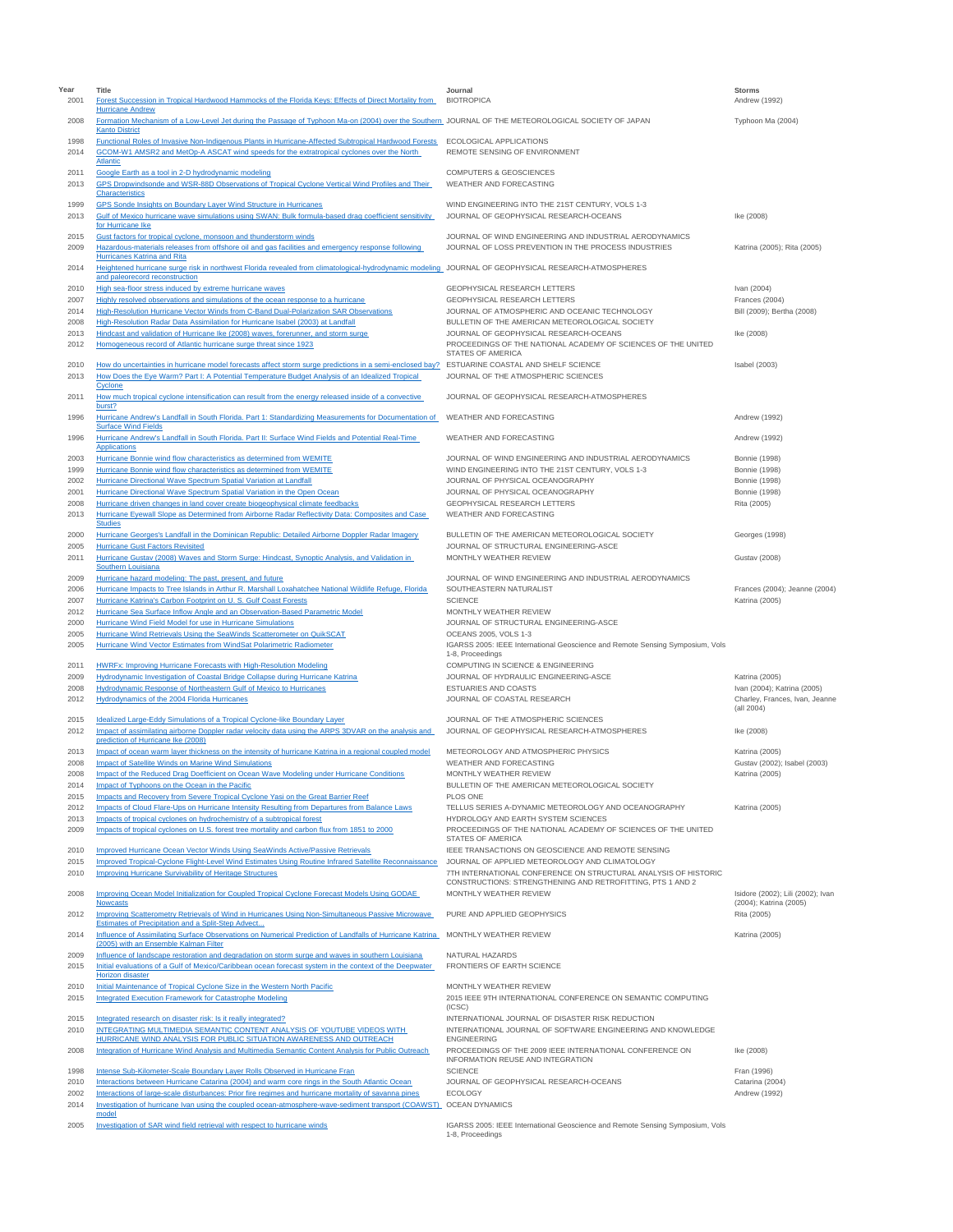| Year<br>2005 | Title<br>IWRAP: The imaging wind and rain airborne profiler for remote sensing of the ocean and the atmospheric IEEE TRANSACTIONS ON GEOSCIENCE AND REMOTE SENSING                            | Journal                                                                                          | Storms                                                              |
|--------------|-----------------------------------------------------------------------------------------------------------------------------------------------------------------------------------------------|--------------------------------------------------------------------------------------------------|---------------------------------------------------------------------|
|              | boundary layer within tropical cyclones                                                                                                                                                       |                                                                                                  |                                                                     |
| 2012         | Joint distribution model for prediction of hurricane wind speed and size                                                                                                                      | STRUCTURAL SAFETY                                                                                |                                                                     |
| 2016         | Kinematic interpolation of movement data                                                                                                                                                      | INTERNATIONAL JOURNAL OF GEOGRAPHICAL INFORMATION SCIENCE                                        |                                                                     |
| 1998<br>2015 | Landfalling Tropical Cyclones: Forecast Problems and Associated Research Opportunities<br>Langmuir Turbulence under Hurricane Gustav (2008)                                                   | BULLETIN OF THE AMERICAN METEOROLOGICAL SOCIETY<br>JOURNAL OF PHYSICAL OCEANOGRAPHY              | <b>Gustav (2008)</b>                                                |
| 2015         | Large-scale wind and precipitation extremes in the Mediterranean: a climatological analysis for 1979-2012 QUARTERLY JOURNAL OF THE ROYAL METEOROLOGICAL SOCIETY                               |                                                                                                  |                                                                     |
| 2009         | Life Cycles of Hurricane-Like Vorticity Rings                                                                                                                                                 | JOURNAL OF THE ATMOSPHERIC SCIENCES                                                              |                                                                     |
| 2009         | Life of a Six-Hour Hurricane                                                                                                                                                                  | MONTHLY WEATHER REVIEW                                                                           | Claudette (2003)                                                    |
| 2013         | Limiters for spectral propagation velocities in SWAN                                                                                                                                          | OCEAN MODELLING                                                                                  |                                                                     |
| 2010         | Local relaxation and maximum entropy in two-dimensional turbulence                                                                                                                            | PHYSICS OF FLUIDS                                                                                |                                                                     |
| 2015         | Longitudinal Analysis of Children's Internal States Language and Posttraumatic Stress Symptoms<br><b>Following a Natural Disaster</b>                                                         | APPLIED COGNITIVE PSYCHOLOGY                                                                     |                                                                     |
| 2008         | Loop current response to Hurricanes Isidore and Lili                                                                                                                                          | MONTHLY WEATHER REVIEW                                                                           | Isidore and Lili (2002)                                             |
| 2005         | Low-level kinematic, thermodynamic, and reflectivity fields associated with Hurricane Bonnie (1998) at                                                                                        | MONTHLY WEATHER REVIEW                                                                           | <b>Bonnie</b> (1998)                                                |
|              | landfall                                                                                                                                                                                      |                                                                                                  |                                                                     |
| 2013         | Mapping of Near-Surface Winds in Hurricane Rita Using Finescale Radar, Anemometer, and Land-Use<br>Data                                                                                       | MONTHLY WEATHER REVIEW                                                                           | Rita (2005)                                                         |
| 2011         | Mapping of the ocean surface wind by ocean acoustic interferometers                                                                                                                           | JOURNAL OF THE ACOUSTICAL SOCIETY OF AMERICA                                                     |                                                                     |
| 2014         | Mean Structure of Tropical Cyclones Making Landfall in Mainland China                                                                                                                         | JOURNAL OF METEOROLOGICAL RESEARCH                                                               |                                                                     |
| 2011         | Measurements of hurricane induced high-frequency currents                                                                                                                                     | OCEANS 2011                                                                                      | Ivan (2004)                                                         |
| 2009         | Measuring Storm Surge with an Airborne Wide-Swath Radar Altimeter                                                                                                                             | JOURNAL OF ATMOSPHERIC AND OCEANIC TECHNOLOGY                                                    | <b>Bonnie</b> (1998)                                                |
| 2016         | Measuring the Storm: Methods of Quantifying Hurricane Exposure with Pregnancy Outcomes                                                                                                        | NATURAL HAZARDS REVIEW                                                                           |                                                                     |
| 2010<br>2010 | Mesoscale Air-Sea Interaction during the Passage of a Typhoon over the Yellow and East China Seas                                                                                             | KSCE JOURNAL OF CIVIL ENGINEERING<br>ADVANCES IN ATMOSPHERIC SCIENCES                            | Typhoon Winnie (1997)                                               |
|              | Mesoscale vortex generation and merging process: A case study associated with a post-landfall tropical<br>depression                                                                          |                                                                                                  |                                                                     |
| 2009         | Methodology for Assessing the Resilience of Networked Infrastructure                                                                                                                          | <b>IEEE SYSTEMS JOURNAL</b>                                                                      |                                                                     |
| 2014         | Microwave Instruments for Observing Tropical Cyclones                                                                                                                                         | TYPHOON IMPACT AND CRISIS MANAGEMENT                                                             |                                                                     |
| 2002         | Microwave Remote Sensing of Tropical Cyclones from Space                                                                                                                                      | JOURNAL OF OCEANOGRAPHY                                                                          |                                                                     |
| 2012         | Mid- to late-Holocene coastal environmental changes in southwest Florida, USA                                                                                                                 | <b>HOLOCENE</b>                                                                                  |                                                                     |
| 2009<br>2009 | Miniature Supercells in an Offshore Outer Rainband of Hurricane Ivan (2004)<br>Mixed Layer Cooling in Mesoscale Oceanic Eddies during Hurricanes Katrina and Rita                             | MONTHLY WEATHER REVIEW<br>MONTHLY WEATHER REVIEW                                                 | Ivan (2004)<br>Katrina (2005); Rita (2005)                          |
| 2010         | Modeling Extreme Rainfall, Winds, and Surge from Hurricane Isabel (2003)                                                                                                                      | WEATHER AND FORECASTING                                                                          | Isabel (2003)                                                       |
| 2011         | Modeling hurricane waves and storm surge using integrally-coupled, scalable computations                                                                                                      | COASTAL ENGINEERING                                                                              | Katrina (2005); Rita (2005)                                         |
| 2011         | Modeling hurricane-caused urban forest debris in Houston, Texas                                                                                                                               | LANDSCAPE AND URBAN PLANNING                                                                     |                                                                     |
| 2001         | Modeling of Hurricane Waves in Hawaiian Waters                                                                                                                                                | PROCEEDINGS OF THE ELEVENTH (2001) INTERNATIONAL OFFSHORE AND                                    | Inkiki (1992)                                                       |
|              |                                                                                                                                                                                               | POLAR ENGINEERING CONFERENCE, VOL III                                                            |                                                                     |
| 2003         | Modeling of storm-induced coastal flooding for emergency management                                                                                                                           | <b>OCEAN ENGINEERING</b><br><b>OCEAN ENGINEERING</b>                                             | Iwa (1982); Iniki (1992)                                            |
| 2003<br>2007 | Modeling of tropical cyclone winds and waves for emergency management<br>Modeling the Effects of Land-Sea Roughness Contrast on Tropical Cyclone Winds                                        | JOURNAL OF THE ATMOSPHERIC SCIENCES                                                              | Iniki (1992)                                                        |
| 2012         | Modeling waves and wind stress                                                                                                                                                                | JOURNAL OF GEOPHYSICAL RESEARCH-OCEANS                                                           | Bonnie (1998): Ike (2008)                                           |
| 2016         | Multi-hazard system-level logit fragility functions                                                                                                                                           | <b>ENGINEERING STRUCTURES</b>                                                                    |                                                                     |
| 2014         | Multiplatform observations of boundary layer structure in the outer rainbands of landfalling typhoons                                                                                         | JOURNAL OF GEOPHYSICAL RESEARCH-ATMOSPHERES                                                      |                                                                     |
| 1997         | Multiscale Numerical Study of Hurricane Andrew (1992). Part I. Explicit Simulation and Verification                                                                                           | MONTHLY WEATHER REVIEW                                                                           | Andrew (1992)                                                       |
| 2014         | Multi-scale sensitivity of Landsat and MODIS to forest disturbance associated with tropical cyclones                                                                                          | REMOTE SENSING OF ENVIRONMENT                                                                    | Charley (2004); Katrina (2005);<br>Rita (2005); Gustav (2008); Yasi |
|              |                                                                                                                                                                                               |                                                                                                  | (2011)                                                              |
| 2010         | NASA'S Ocean Vector Winds Science Team Workshops                                                                                                                                              | BULLETIN OF THE AMERICAN METEOROLOGICAL SOCIETY                                                  |                                                                     |
| 2010         | Near-Inertial Wave Wake of Hurricanes Katrina and Rita over Mesoscale Oceanic Eddies                                                                                                          | JOURNAL OF PHYSICAL OCEANOGRAPHY                                                                 | Katrina (2005); Rita (2005)                                         |
| 2015         | New Possibilities for Geophysical Parameter Retrievals Opened by GCOM-W1 AMSR2                                                                                                                | IEEE JOURNAL OF SELECTED TOPICS IN APPLIED EARTH OBSERVATIONS AND<br><b>REMOTE SENSING</b>       |                                                                     |
| 2013         | <b>NOAA'S Hurricane Intensity Forecasting Experiment: A Progress Report</b>                                                                                                                   | BULLETIN OF THE AMERICAN METEOROLOGICAL SOCIETY                                                  |                                                                     |
| 2010         | Nonlinear terms in storm surge predictions: Effect of tide and shelf geometry with case study from                                                                                            | JOURNAL OF GEOPHYSICAL RESEARCH-OCEANS                                                           | Rita (2005)                                                         |
|              | <b>Hurricane Rita</b>                                                                                                                                                                         |                                                                                                  |                                                                     |
| 2004         | North Atlantic Hurricanes 1977-99: Surface Hurricane-Force Wind Radii                                                                                                                         | MONTHLY WEATHER REVIEW                                                                           |                                                                     |
| 2014         | Numerical Analysis and Diagnosis of the Hydrodynamic Effects Produced by Hurricane Gordon along the WEATHER AND FORECASTING<br><b>Coast of Spain</b>                                          |                                                                                                  | Gordon (2012)                                                       |
| 2009         | Numerical investigation of an oceanic resonant regime induced by hurricane winds                                                                                                              | <b>OCEAN DYNAMICS</b>                                                                            | Frances (2004)                                                      |
| 2007         | Numerical modeling and field evidence of coastal overwash in southern New England from Hurricane Bob_JOURNAL OF GEOPHYSICAL RESEARCH-EARTH SURFACE                                            |                                                                                                  | Bob (1991)                                                          |
|              | and implications for paleotempestology                                                                                                                                                        |                                                                                                  |                                                                     |
| 2005         | Numerical modeling of wind waves generated by tropical cyclones using moving grids                                                                                                            | OCEAN MODELLING                                                                                  | Lili (2002)                                                         |
| 2003<br>2012 | Numerical Simulation of Sea Surface Directional Wave Spectra under Hurricane Wind Forcing<br>Numerical Simulation on Re-Intensification or Tropical Remnant Re-Entering the Sea: A Case Study | JOURNAL OF PHYSICAL OCEANOGRAPHY<br>JOURNAL OF TROPICAL METEOROLOGY                              | <b>Bonnie</b> (1998)<br>Typhoon Toraji (2001)                       |
| 2009         | Numerical Simulations and Observations of Surface Wave Fields under an Extreme Tropical Cyclone                                                                                               | JOURNAL OF PHYSICAL OCEANOGRAPHY                                                                 | Ivan (2004)                                                         |
| 2007         | Objective classification of historical tropical cyclone intensity                                                                                                                             | JOURNAL OF GEOPHYSICAL RESEARCH-ATMOSPHERES                                                      |                                                                     |
| 2006         | Objective Estimation of Tropical Cyclone Wind Structure from Infrared Satellite Data                                                                                                          | WEATHER AND FORECASTING                                                                          |                                                                     |
| 2012         | Objective Tropical Cyclone Center Tracking Using Single-Doppler Radar                                                                                                                         | JOURNAL OF APPLIED METEOROLOGY AND CLIMATOLOGY                                                   | Danny (1997); Bret (1999)                                           |
| 2007         | Objectively Determined Resolution-Dependent Threshold Criteria for the Detection of Tropical Cyclones in JOURNAL OF CLIMATE                                                                   |                                                                                                  |                                                                     |
| 2012         | <b>Climate Models and Reanalyses</b><br>Observation and simulation of winds and hydrodynamics in St. Johns and Nassau Rivers                                                                  | JOURNAL OF HYDROLOGY                                                                             |                                                                     |
| 2014         | Observational tests of hurricane intensity estimations using GPS radio occultations                                                                                                           | JOURNAL OF GEOPHYSICAL RESEARCH-ATMOSPHERES                                                      |                                                                     |
| 2012         | Observational Undersampling in Tropical Cyclones and Implications for Estimated Intensity                                                                                                     | MONTHLY WEATHER REVIEW                                                                           | Isabel (2003)                                                       |
| 2012         | Observations and simulation of winds, surge, and currents on Florida's east coast during hurricane Jeanne COASTAL ENGINEERING                                                                 |                                                                                                  | Jeanne (2004)                                                       |
|              | (2004)                                                                                                                                                                                        |                                                                                                  |                                                                     |
| 2011<br>2015 | Observations of Landfalling Wave Spectra during Hurricane Ike<br>Observations on a Hurricane Wind Hazard Model Used to Map Extreme Hurricane Wind Speed                                       | JOURNAL OF WATERWAY PORT COASTAL AND OCEAN ENGINEERING-ASCE<br>JOURNAL OF STRUCTURAL ENGINEERING | Ike (2008)                                                          |
| 2006         | Observed Boundary Layer Wind Structure and Balance in the Hurricane Core. Part I: Hurricane Georges                                                                                           | JOURNAL OF THE ATMOSPHERIC SCIENCES                                                              | Georges (1998)                                                      |
| 2012         | Observed characteristics of tropical cyclone vertical wind profiles                                                                                                                           | WIND AND STRUCTURES                                                                              |                                                                     |
| 2014         | Observed Hurricane Wind Speed Asymmetries and Relationships to Motion and Environmental Shear                                                                                                 | MONTHLY WEATHER REVIEW                                                                           |                                                                     |
| 2016         | Observed ocean thermal response to Hurricanes Gustav and Ike                                                                                                                                  | JOURNAL OF GEOPHYSICAL RESEARCH-OCEANS                                                           | Gustav (2008); Ike (2008)                                           |
| 2007         | Observed Oceanic Response over the Upper Continental Slope and Outer Shelf during Hurricane Ivan                                                                                              | JOURNAL OF PHYSICAL OCEANOGRAPHY                                                                 | Ivan (2004)                                                         |
| 2016         | <b>Observed Tropical Cyclone Size Revisited</b>                                                                                                                                               | JOURNAL OF CLIMATE                                                                               |                                                                     |
| 2009<br>2009 | Observed tropical cyclone wind flow characteristics<br>Observing and Studying Extreme Low Pressure Events with Altimetry                                                                      | WIND AND STRUCTURES<br><b>SENSORS</b>                                                            | Isabel (2003)                                                       |
| 2016         | Ocean surface waves in Hurricane Ike (2008) and Superstorm Sandy (2012): Coupled model predictions                                                                                            | OCEAN MODELLING                                                                                  | Ike (2008); Sandy (2012)                                            |
|              | and observations                                                                                                                                                                              |                                                                                                  |                                                                     |
| 2012         | Ocean-atmosphere dynamics during Hurricane Ida and Nor'lda: An application of the coupled ocean-                                                                                              | OCEAN MODELLING                                                                                  | Ida (2009)                                                          |
|              | atmosphere-wave-sediment transport (COAWST) modeling                                                                                                                                          | JOURNAL OF GEOPHYSICAL RESEARCH-OCEANS                                                           | Frances (2004)                                                      |
| 2009         | Ocean's response to Hurricane Frances and its implications for drag coefficient parameterization at high<br>wind speeds                                                                       |                                                                                                  |                                                                     |
| 2012         | On hurricane parametric wind and applications in storm surge modeling                                                                                                                         | JOURNAL OF GEOPHYSICAL RESEARCH-ATMOSPHERES                                                      |                                                                     |
| 2009         | On SAR wind speed ambiguities and related geophysical model functions                                                                                                                         | CANADIAN JOURNAL OF REMOTE SENSING                                                               |                                                                     |
| 2001         | On the Decay of Tropical Cyclone Winds after Landfall in the New England Area                                                                                                                 | JOURNAL OF APPLIED METEOROLOGY                                                                   |                                                                     |
| 2012         | On the development and verification of a parametric parallel unstructured-grid finite-volume wind wave<br>model for coupling with ocean circulation mod                                       | ENVIRONMENTAL MODELLING & SOFTWARE                                                               |                                                                     |
| 2012         | On the Height of the Warm Core in Tropical Cyclones                                                                                                                                           | JOURNAL OF THE ATMOSPHERIC SCIENCES                                                              |                                                                     |
| 2009         | On the importance of the forward speed of hurricanes in storm surge forecasting: A numerical study                                                                                            | GEOPHYSICAL RESEARCH LETTERS                                                                     | Rita (2005)                                                         |
|              |                                                                                                                                                                                               |                                                                                                  |                                                                     |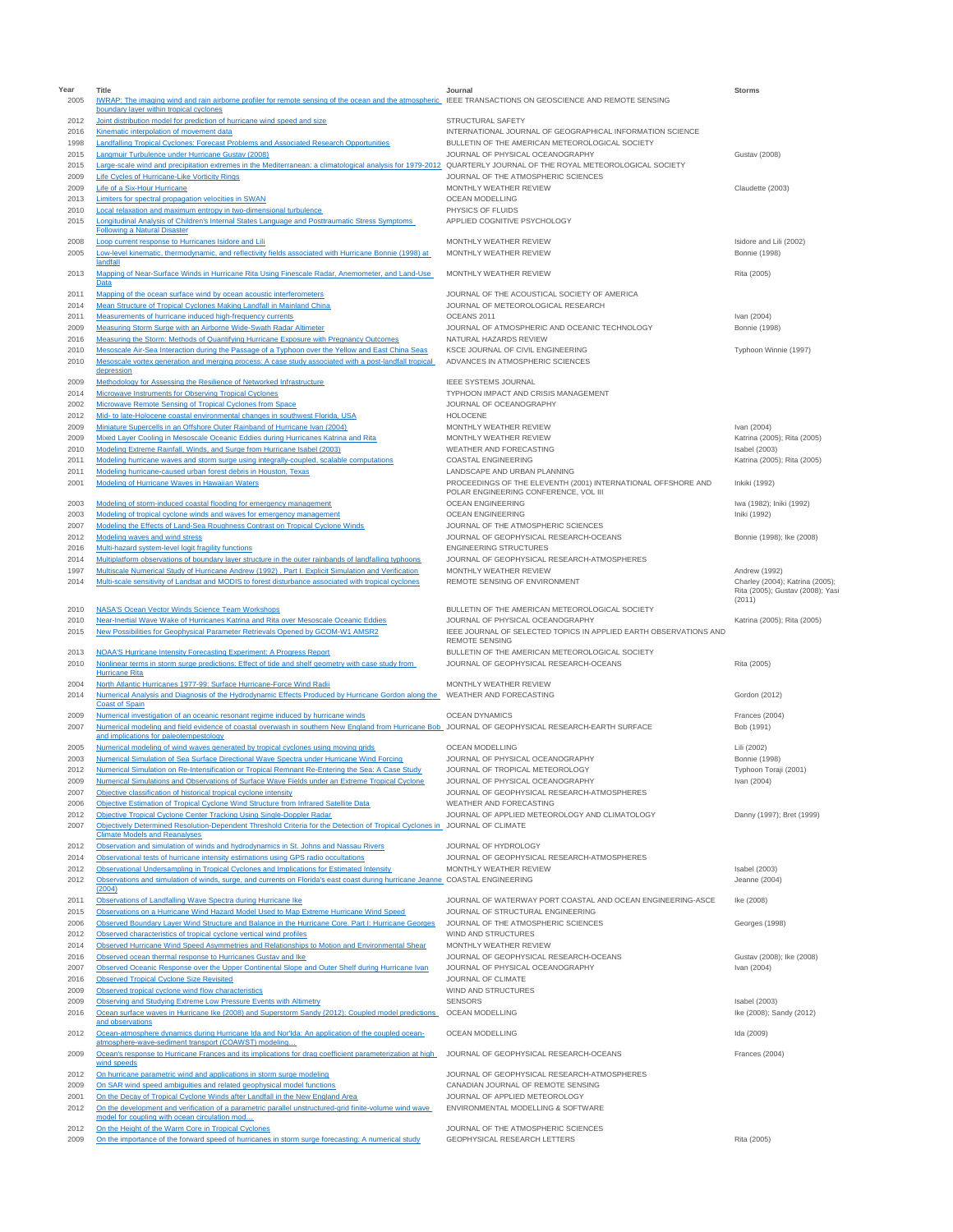| Year         | Title                                                                                                                                                                                                                 | Journal                                                                                                            | <b>Storms</b>                                             |
|--------------|-----------------------------------------------------------------------------------------------------------------------------------------------------------------------------------------------------------------------|--------------------------------------------------------------------------------------------------------------------|-----------------------------------------------------------|
| 2009<br>2009 | On the modelling of over-ocean hurricane surface winds and their uncertainty<br>On the Receding of Storm Surge along Louisiana's Low-Lying Coast                                                                      | QUARTERLY JOURNAL OF THE ROYAL METEOROLOGICAL SOCIETY<br>JOURNAL OF COASTAL RESEARCH                               | Gustav (2008); Rita (2005)                                |
| 2011         | On the Vertical Decay Rate of the Maximum Tangential Winds in Tropical Cyclones                                                                                                                                       | JOURNAL OF THE ATMOSPHERIC SCIENCES                                                                                |                                                           |
| 2009         | On time-evolution of a balanced circular vortex                                                                                                                                                                       | QUARTERLY JOURNAL OF THE ROYAL METEOROLOGICAL SOCIETY                                                              |                                                           |
| 2014         | On tropical cyclone size and intensity changes associated with two types of long-lasting rainbands in<br>monsoonal environments                                                                                       | GEOPHYSICAL RESEARCH LETTERS                                                                                       |                                                           |
| 2005         | Operational Forecasting of Wind-Generated Waves by Hurricane Isabel at NCEP                                                                                                                                           | WEATHER AND FORECASTING                                                                                            | Isabel (2003)                                             |
| 2014         | Optimized Tropical Cyclone Winds From QuikSCAT: A Neural Network Approach                                                                                                                                             | IEEE TRANSACTIONS ON GEOSCIENCE AND REMOTE SENSING<br><b>GEOPHYSICAL RESEARCH LETTERS</b>                          |                                                           |
| 2011<br>2014 | Origin of the Hurricane Ike forerunner surge<br>Paradigms for tropical cyclone intensification                                                                                                                        | AUSTRALIAN METEOROLOGICAL AND OCEANOGRAPHIC JOURNAL                                                                | Ike (2008)                                                |
| 2007         | Parameterization of air-sea gas fluxes at extreme wind speeds                                                                                                                                                         | JOURNAL OF MARINE SYSTEMS                                                                                          | Frances (2004)                                            |
| 2012         | Parametric Adjustments to the Rankine Vortex Wind Model for Gulf of Mexico Hurricanes                                                                                                                                 | JOURNAL OF OFFSHORE MECHANICS AND ARCTIC ENGINEERING-<br>TRANSACTIONS OF THE ASME                                  |                                                           |
| 2015         | Parametric Modeling of Transitioning Cyclone Wind Fields for Risk Assessment Studies in the Western                                                                                                                   | JOURNAL OF APPLIED METEOROLOGY AND CLIMATOLOGY                                                                     |                                                           |
| 2008         | <b>North Pacific</b><br>Patterns and Controls of Hurricane-Caused Forest Damage: A Landscape-Scale Analysis of Treefall                                                                                               | PROFESSIONAL GEOGRAPHER                                                                                            | Katrina (2005)                                            |
|              | <b>Direction Following Hurricane Katrina</b>                                                                                                                                                                          |                                                                                                                    |                                                           |
| 2008         | Patterns of Forest Damage in a Southern Mississippi Landscape Caused by Hurricane Katrina                                                                                                                             | <b>FCOSYSTEMS</b>                                                                                                  | Katrina (2005)                                            |
| 2012<br>2011 | Peak factor estimation in hurricane surface winds<br>Performance of a Dynamic Initialization Scheme in the Coupled Ocean-Atmosphere Mesoscale Prediction WEATHER AND FORECASTING                                      | JOURNAL OF WIND ENGINEERING AND INDUSTRIAL AERODYNAMICS                                                            |                                                           |
|              | <b>System for Tropical Cyclones (COAMPS-TC)</b>                                                                                                                                                                       |                                                                                                                    |                                                           |
| 2012         | Performance of the Unstructured-Mesh, SWAN plus ADCIRC Model in Computing Hurricane Waves and<br>Surge                                                                                                                | JOURNAL OF SCIENTIFIC COMPUTING                                                                                    | Katrina (2005); Rita (2005);<br>Gustav (2008); Ike (2008) |
| 2012         | Physically based assessment of hurricane surge threat under climate change                                                                                                                                            | NATURE CLIMATE CHANGE                                                                                              |                                                           |
| 2008<br>2000 | Polarimetric Radar Observations of the Persistently Asymmetric Structure of Tropical Cyclone Ingrid<br>Post-Hurricane Regeneration of Pioneer Plant Species in South Florida Subtropical Hardwood Hammocks BIOTROPICA | MONTHLY WEATHER REVIEW                                                                                             | Ingrid (2005)                                             |
|              |                                                                                                                                                                                                                       |                                                                                                                    | Andrew (1992)                                             |
| 2014         | Predicting and Visualizing Storm Surges and Coastal Inundation: A Case Study from Maryland, USA                                                                                                                       | TYPHOON IMPACT AND CRISIS MANAGEMENT                                                                               |                                                           |
| 2016<br>2011 | Predicting hurricane wind damage by claim payout based on Hurricane Ike in Texas<br>Probabilistic hurricane surge forecasting using parameterized surge response functions                                            | <b>GEOMATICS NATURAL HAZARDS &amp; RISK</b><br>GEOPHYSICAL RESEARCH LETTERS                                        | Ike (2008)                                                |
| 2003         | Probing Hurricanes with Stable Isotopes of Rain and Water Vapor                                                                                                                                                       | MONTHLY WEATHER REVIEW                                                                                             | Olivia (1994); Opal (1995);                               |
|              |                                                                                                                                                                                                                       |                                                                                                                    | Marilyn (1995); Hortense (1995)                           |
| 2008         | Quantifying hurricane destructive power, wind speed, and air-sea material exchange with natural                                                                                                                       | GEOPHYSICAL RESEARCH LETTERS                                                                                       | Gert (1999)                                               |
| 2001         | undersea sound<br>QuikSCAT geophysical model function for tropical cyclones and application to hurricane floyd                                                                                                        | IEEE TRANSACTIONS ON GEOSCIENCE AND REMOTE SENSING                                                                 | Floyd (1999)                                              |
| 2001         | QuikSCAT's sea winds facilitates early identification of tropical depressions in 1999 hurricane season                                                                                                                | GEOPHYSICAL RESEARCH LETTERS                                                                                       |                                                           |
| 2007         | Radar and Rain Gauge Analysis of the Extreme Rainfall during Hurricane Danny's (1997) Landfall                                                                                                                        | MONTHLY WEATHER REVIEW                                                                                             | Danny (1997)                                              |
| 2007         | RADARSAT ScanSAR wind retrieval under Hurricane conditions - art. no. 66770K                                                                                                                                          | EARTH OBSERVING SYSTEMS XII                                                                                        | Katrina (2005)                                            |
| 2010         | Rapidly installed temporary gauging for hurricane waves and surge, and application to Hurricane Gustav                                                                                                                | CONTINENTAL SHELF RESEARCH                                                                                         | <b>Gustav (2008)</b>                                      |
| 2004         | Real-Time Implementation of Single-Doppler Radar Analysis Methods for Tropical Cyclones: Algorithm                                                                                                                    | WEATHER AND FORECASTING                                                                                            | Bret (1999); Barry (2001)                                 |
|              | Improvements and Use with WSR-88D Display Data                                                                                                                                                                        |                                                                                                                    |                                                           |
| 2000         | Re-Analysis of the Gale of '78 - Storm 9 of the 1878 Hurricane Season                                                                                                                                                 | 24TH CONFERENCE ON HURRICANES AND TROPICAL METEOROLOGY/10TH<br>CONFERENCE ON INTERACTION OF THE SEA AND ATMOSPHERE | Storm 9 (1878)                                            |
| 2014         | Recent developments of ocean environmental description with focus on uncertainties                                                                                                                                    | OCEAN ENGINEERING                                                                                                  |                                                           |
| 2005<br>2014 | Recent Innovations in Deriving Tropospheric Winds from Meteorological Satellites<br>Recent progress on high wind-speed retrieval from multi-polarization SAR imagery: a review                                        | BULLETIN OF THE AMERICAN METEOROLOGICAL SOCIETY<br>INTERNATIONAL JOURNAL OF REMOTE SENSING                         |                                                           |
| 2010         | Reconstruction of Hurricane Katrina's wind fields for storm surge and wave hindcasting                                                                                                                                | <b>OCEAN ENGINEERING</b>                                                                                           | Katrina (2005)                                            |
| 2009         | Reexamining the Vertical Structure of Tangential Winds in Tropical Cyclones: Observations and Theory                                                                                                                  | JOURNAL OF THE ATMOSPHERIC SCIENCES                                                                                |                                                           |
| 2001<br>2012 | Regeneration in fringe mangrove forests damaged by Hurricane Andrew<br>Regional attributes of hurricane surge response functions for hazard assessment                                                                | PLANT ECOLOGY<br>NATURAL HAZARDS                                                                                   | Andrew (1992)                                             |
| 2004         | Regional Observations during the Landfall of Tropical Cyclone Juliette (2001) in Baja California, Mexico                                                                                                              | MONTHLY WEATHER REVIEW                                                                                             | Juliette (2001)                                           |
| 2012         | Regression Models for Outlier Identification (Hurricanes and Typhoons) in Wave Hindcast Databases                                                                                                                     | JOURNAL OF ATMOSPHERIC AND OCEANIC TECHNOLOGY                                                                      |                                                           |
| 2016<br>2006 | Relating Wind and Stress under Tropical Cyclones with Scatterometer<br>Remote forcing contribution to storm-induced sea level rise during Hurricane Dennis                                                            | JOURNAL OF ATMOSPHERIC AND OCEANIC TECHNOLOGY<br>GEOPHYSICAL RESEARCH LETTERS                                      | Dennis (2005)                                             |
| 2014         | Remote Sensing Assessment of Forest Disturbance across Complex Mountainous Terrain: The Pattern                                                                                                                       | <b>REMOTE SENSING</b>                                                                                              |                                                           |
| 2016         | and Severity of Impacts of Tropical Cyclone Yasi on Australian Rainforests<br>Remote sensing of seasonal changes and disturbances in mangrove forest: a case study from South                                         | <b>ECOSPHERE</b>                                                                                                   |                                                           |
|              | Florida                                                                                                                                                                                                               |                                                                                                                    |                                                           |
| 2001<br>2010 | Removal of Nonnative Vines and Post-Hurricane Recruitment in Tropical Hardwood Forests of Florida<br>Reply to discussion of A hydrodynamics-based surge scale for hurricanes                                          | <b>BIOTROPICA</b><br><b>OCEAN ENGINEERING</b>                                                                      |                                                           |
| 2012         | Research Radar Analyses of the Internal Boundary Layer over Cape Canaveral, Florida, during the                                                                                                                       | WEATHER AND FORECASTING                                                                                            | Frances (2004)                                            |
| 2014         | <b>Landfall of Hurricane Frances (2004)</b>                                                                                                                                                                           | MARINE GEOLOGY                                                                                                     |                                                           |
| 2014         | Response of wave-dominated and mixed-energy barriers to storms<br>Retrieval and Quality Assessment of Wind Velocity Vectors on the Ocean With C-Band SAR                                                              | IEEE TRANSACTIONS ON GEOSCIENCE AND REMOTE SENSING                                                                 |                                                           |
| 2014         | Retrieving hurricane wind speeds using cross-polarization C-band measurements                                                                                                                                         | ATMOSPHERIC MEASUREMENT TECHNIQUES                                                                                 |                                                           |
| 2016         | Risk and Adaptation: Evidence from Global Hurricane Damages and Fatalities                                                                                                                                            | JOURNAL OF THE ASSOCIATION OF ENVIRONMENTAL AND RESOURCE<br><b>ECONOMISTS</b>                                      |                                                           |
| 2011         | Risk assessment of hurricane winds for Eglin air force base in northwestern Florida, USA                                                                                                                              | THEORETICAL AND APPLIED CLIMATOLOGY                                                                                |                                                           |
| 2015         | Role of Near-Inertial Internal Waves in Subthermocline Diapycnal Mixing in the Northern Gulf of Mexico<br>Satellite Microwave Surface Observations in Tropical Cyclones                                               | JOURNAL OF PHYSICAL OCEANOGRAPHY                                                                                   | Katrina (2005)                                            |
| 2010<br>2015 | Satellite tools to monitor and predict Hurricane Sandy (2012): Current and emerging products                                                                                                                          | MONTHLY WEATHER REVIEW<br>ATMOSPHERIC RESEARCH                                                                     | Isabel (2003); Wilma (2005)<br>Sandy (2012)               |
| 2012         | Scientific Prerequisites to Comprehension of the Tropical Cyclone Forecast: Intensity, Track, and Size                                                                                                                | WEATHER AND FORECASTING                                                                                            |                                                           |
| 2015<br>2011 | Sensitivity of the Warm Core of Tropical Cyclones to Solar Radiation<br>Simple Diagnosis of Tropical Cyclone Structure via Pressure Gradients                                                                         | ADVANCES IN ATMOSPHERIC SCIENCES<br>WEATHER AND FORECASTING                                                        |                                                           |
| 2005         | Simple Empirical Models for Estimating the Increase in the Central Pressure of Tropical Cyclones after                                                                                                                | JOURNAL OF APPLIED METEOROLOGY                                                                                     |                                                           |
|              | Landfall along the Coastline of the United St                                                                                                                                                                         |                                                                                                                    |                                                           |
| 2015         | Simulating complex storm surge dynamics: Three-dimensionality, vegetation effect, and onshore sediment JOURNAL OF GEOPHYSICAL RESEARCH-OCEANS<br>transport                                                            |                                                                                                                    |                                                           |
| 2013         | Simulating Hurricane Storm Surge in the Lower Mississippi River under Varying Flow Conditions                                                                                                                         | JOURNAL OF HYDRAULIC ENGINEERING-ASCE                                                                              | <b>Gustav (2008)</b>                                      |
| 2000<br>2001 | Simulation of Hurricane Risk in the U.S. Using Empirical Track Model<br>Simulation of hurricane waves with parametric wind fields                                                                                     | JOURNAL OF STRUCTURAL ENGINEERING-ASCE<br>OCEANS 2001 MTS/IEEE: AN OCEAN ODYSSEY, VOLS 1-4, CONFERENCE             | Inkiki (1992)                                             |
|              |                                                                                                                                                                                                                       | <b>PROCEEDINGS</b>                                                                                                 |                                                           |
| 2010         | Simulation of storm surge, wave, and coastal inundation in the Northeastern Gulf of Mexico region during OCEAN MODELLING<br>Hurricane Ivan in 2004                                                                    |                                                                                                                    | Ivan (2004)                                               |
| 2015         | Simulation of the extreme waves generated by typhoon Bolaven (1215) in the East China Sea and Yellow ACTA OCEANOLOGICA SINICA                                                                                         |                                                                                                                    | Boaven (2012)                                             |
|              | Sea                                                                                                                                                                                                                   |                                                                                                                    |                                                           |
| 2011<br>2014 | Simulation of the Hurricane Dennis storm surge and considerations for vertical resolution<br>Simulations of Hurricane Katrina (2005) under sea level and climate conditions for 1900                                  | NATURAL HAZARDS<br><b>CLIMATIC CHANGE</b>                                                                          | Dennis (2005)<br><b>Katrina</b> (2005)                    |
| 2013         | Skill assessment of a real-time forecast system utilizing a coupled hydrologic and coastal hydrodynamic                                                                                                               | CONTINENTAL SHELF RESEARCH                                                                                         | Katrina (2005); Rita (2005);                              |
| 2010         | model during Hurricane Irene (2011)<br>Slab- and height-resolving models of the tropical cyclone boundary layer. Part I: Comparing the                                                                                | QUARTERLY JOURNAL OF THE ROYAL METEOROLOGICAL SOCIETY                                                              | Gustav (2008); Ike (2008)                                 |
|              | simulations                                                                                                                                                                                                           |                                                                                                                    |                                                           |
| 2012<br>2011 | SMOS satellite L-band radiometer: A new capability for ocean surface remote sensing in hurricanes<br>Some Implications of Core Regime Wind Structures in Western North Pacific Tropical Cyclones                      | JOURNAL OF GEOPHYSICAL RESEARCH-OCEANS<br>WEATHER AND FORECASTING                                                  |                                                           |
| 2007         | Spatial Patterns of Regeneration after Hurricane Andrew in Two South Florida Fringe Mangrove Forests                                                                                                                  | Florida Scientist                                                                                                  | Andrew (1992)                                             |
|              |                                                                                                                                                                                                                       |                                                                                                                    |                                                           |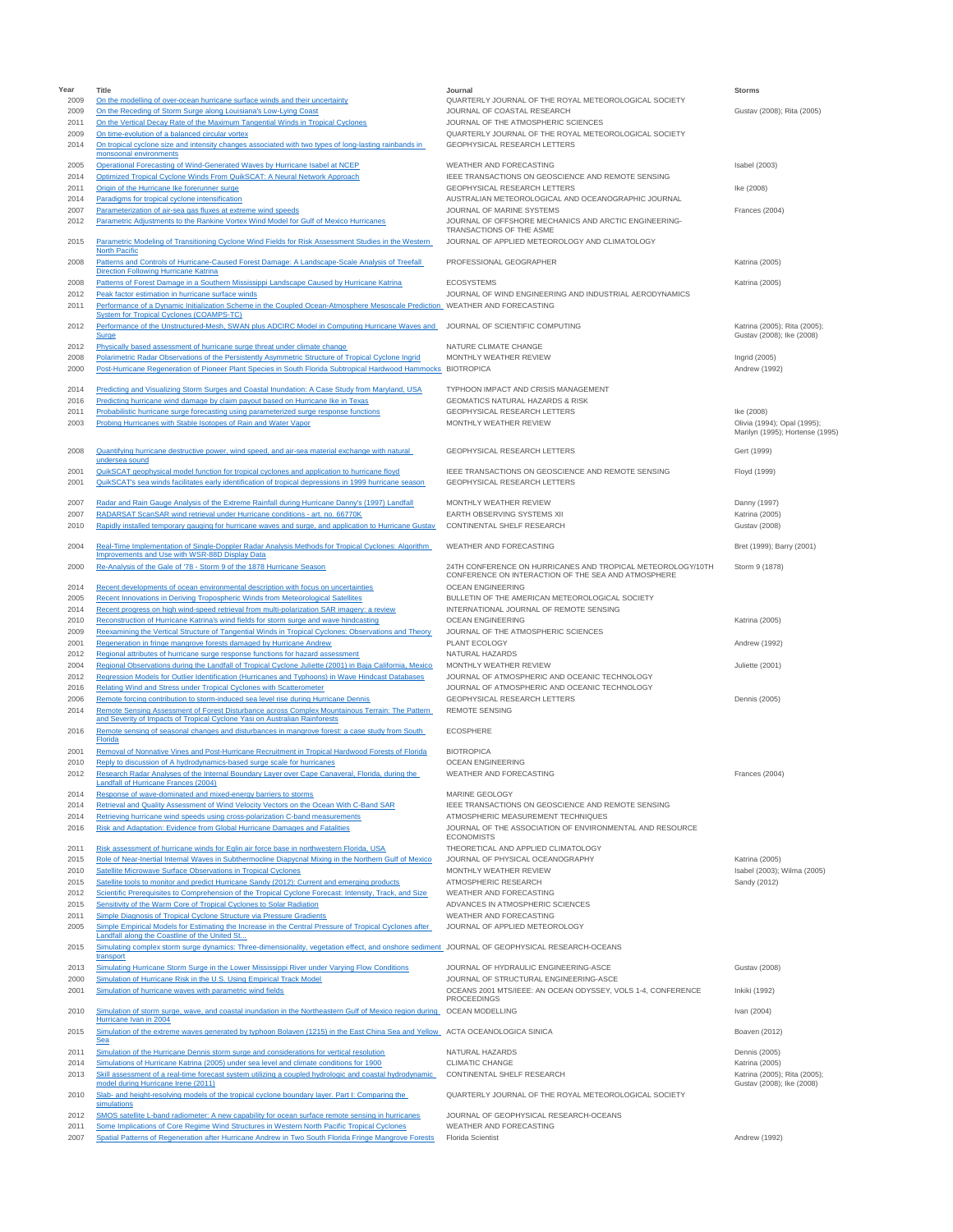| Year         | Title                                                                                                                                                                                                                                   | Journal                                                                                            | <b>Storms</b>                                                     |
|--------------|-----------------------------------------------------------------------------------------------------------------------------------------------------------------------------------------------------------------------------------------|----------------------------------------------------------------------------------------------------|-------------------------------------------------------------------|
| 2009<br>2005 | Speed ambiguity in hurricane wind retrieval from SAR imagery<br>State of Florida hurricane loss projection model: Atmospheric science component                                                                                         | INTERNATIONAL JOURNAL OF REMOTE SENSING<br>JOURNAL OF WIND ENGINEERING AND INDUSTRIAL AERODYNAMICS | Rita (2005)                                                       |
| 2015         | Statistical estimation of extreme ocean waves over the eastern Canadian shelf from 30-year numerical<br>wave simulation                                                                                                                 | OCEAN DYNAMICS                                                                                     |                                                                   |
| 2008         | Statistical Models of Holland Pressure Profile Parameter and Radius to Maximum Winds of Hurricanes<br>from Flight-Level Pressure and H*Wind Data                                                                                        | JOURNAL OF APPLIED METEOROLOGY AND CLIMATOLOGY                                                     |                                                                   |
| 2014<br>2016 | Statistical Prediction of Integrated Kinetic Energy in North Atlantic Tropical Cyclones<br>Statistical-dynamical seasonal forecast of western North Pacific and East Asia landfalling tropical                                          | MONTHLY WEATHER REVIEW<br>JOURNAL OF ADVANCES IN MODELING EARTH SYSTEMS                            |                                                                   |
| 2012         | cyclones using the high-resolution GFDL FLOR coupled model<br>Storm surge and wave simulations in the Gulf of Mexico using a consistent drag relation for atmospheric                                                                   | NATURAL HAZARDS AND EARTH SYSTEM SCIENCES                                                          | Katrina (2005); Ivan (2008)                                       |
| 2016         | and storm surge models<br>Storm surge hazard in Manila Bay: Typhoon Nesat (Pedring) and the SW monsoon                                                                                                                                  | NATURAL HAZARDS                                                                                    | Nesat (2011)                                                      |
| 2010         | Storm surge propagation in Galveston Bay during Hurricane Ike                                                                                                                                                                           | JOURNAL OF MARINE SYSTEMS                                                                          | Ike (2008)                                                        |
| 2006         | Storm tide simulation in the Chesapeake Bay using an unstructured grid model                                                                                                                                                            | ESTUARINE COASTAL AND SHELF SCIENCE                                                                | Isabel (2003)                                                     |
| 2014         | Strong swirl approximation and intensive vortices in the atmosphere                                                                                                                                                                     | JOURNAL OF FLUID MECHANICS                                                                         |                                                                   |
| 2010         | Structural changes of a tropical cyclone during landfall: beta-plane simulations                                                                                                                                                        | ADVANCES IN ATMOSPHERIC SCIENCES                                                                   |                                                                   |
| 2010<br>2010 | Structure and Evolution of a Possible US Landfalling Tropical Storm in 2006<br>STUDIES OF THE INFLUENCE OF RAINFALL UPON SCATTEROMETER ESTIMATES FOR SEA<br>SURFACE STRESS: APPLICATIONS TO BOUNDARY LAYER PARAMETERIZATION AND DRAG CO | MONTHLY WEATHER REVIEW<br>2010 IEEE INTERNATIONAL GEOSCIENCE AND REMOTE SENSING SYMPOSIUM          |                                                                   |
| 2012         | STUDY OF THE INFLUENCE OF TROPICAL CYCLONE ON OFFSHORE WIND TURBINE GENERATOR<br><b>SYSTEM</b>                                                                                                                                          | PROCEEDINGS OF THE 6TH INTERNATIONAL CONFERENCE ON APAC 2011                                       |                                                                   |
| 2013         | Study on near-ground wind characteristics of a strong typhoon-wind speed, turbulence intensities, gust<br>factors and peak factors                                                                                                      | <b>DISASTER ADVANCES</b>                                                                           | Typhoon Muifa (2011)                                              |
| 2013         | STWAVE simulation of Hurricane Ike: Model results and comparison to data                                                                                                                                                                | <b>COASTAL ENGINEERING</b>                                                                         | Ike (2008)                                                        |
| 2012         | Surface Cold Pools in the Outer Rainbands of Tropical Storm Hanna (2008) Near Landfall                                                                                                                                                  | MONTHLY WEATHER REVIEW                                                                             | Hanna (2008)                                                      |
| 2000         | <b>Surface Observations in the Hurricane Environment</b>                                                                                                                                                                                | MONTHLY WEATHER REVIEW                                                                             |                                                                   |
| 2005         | Surface Observations of Landfalling Hurricane Rainbands                                                                                                                                                                                 | MONTHLY WEATHER REVIEW                                                                             | Bonnie (1998); Dennis (1999)                                      |
| 2012         | Surface trajectories of oil transport along the Northern Coastline of the Gulf of Mexico                                                                                                                                                | CONTINENTAL SHELF RESEARCH                                                                         |                                                                   |
| 2003         | Surface Wind Fields for Florida Bay Hurricanes                                                                                                                                                                                          | JOURNAL OF COASTAL RESEARCH                                                                        | Gordon (1994); Labor Day<br>(1935)                                |
| 1998         | Surface wind fields in hurricanes                                                                                                                                                                                                       | OCEAN WAVE MEASUREMENT AND ANALYSIS, VOLS 1 AND 2                                                  |                                                                   |
| 1998         | Surface Wind Fields of 1995 Hurricanes Erin, Opal, Luis, Marilyn, and Roxanne at Landfall                                                                                                                                               | MONTHLY WEATHER REVIEW                                                                             | Erin (1995); Opal (1995); Luis<br>(1995); Marilyn (1995); Roxanne |
| 1999         | Surface Winds at Landfall of Hurricane Andrew (1992) - A reply                                                                                                                                                                          | MONTHLY WEATHER REVIEW                                                                             | (1995)<br>Andrew (1992)                                           |
| 2000         | Surface winds in hurricanes from GPS-Sondes: Comparisons with observations                                                                                                                                                              | 24TH CONFERENCE ON HURRICANES AND TROPICAL METEOROLOGY/10TH                                        |                                                                   |
|              |                                                                                                                                                                                                                                         | CONFERENCE ON INTERACTION OF THE SEA AND ATMOSPHERE                                                |                                                                   |
| 2013<br>2016 | Surge Generation Mechanisms in the Lower Mississippi River and Discharge Dependency<br>Systems-Based Approach to Interdependent Electric Power Delivery and Telecommunications                                                          | JOURNAL OF WATERWAY PORT COASTAL AND OCEAN ENGINEERING<br>JOURNAL OF STRUCTURAL ENGINEERING        |                                                                   |
| 2010         | Infrastructure Resilience Subject to Weather-Related Hazards<br>Technology Planning for Electric Power Supply in Critical Events Considering a Bulk Grid, Backup Power<br>Plants, and Micro-Grids                                       | <b>IEEE SYSTEMS JOURNAL</b>                                                                        |                                                                   |
| 2015<br>2015 | Terrain-driven unstructured mesh development through semi-automatic vertical feature extraction<br>The 2012 Triply Nested, High-Resolution Operational Version of the Hurricane Weather Research and                                    | ADVANCES IN WATER RESOURCES<br>WEATHER AND FORECASTING                                             |                                                                   |
|              | Forecasting Model (HWRF): Track and Intensity Forecast Verifications                                                                                                                                                                    |                                                                                                    |                                                                   |
| 2000<br>2011 | The 3D Oceanic Mixed Layer Response to Hurricane Gilbert<br>THE CI-FLOW PROJECT A System for Total Water Level Prediction from the Summit to the Sea                                                                                    | JOURNAL OF PHYSICAL OCEANOGRAPHY<br>BULLETIN OF THE AMERICAN METEOROLOGICAL SOCIETY                | Gilbert (1988)<br>Isabel (2003); Earl (2010);<br>Nicole (2010)    |
| 2001         | The Dynamics of Boundary Layer Jets within the Tropical Cyclone Core. Part I: Linear Theory                                                                                                                                             | JOURNAL OF THE ATMOSPHERIC SCIENCES                                                                |                                                                   |
| 2007         | The effect of tidal inlets on open coast storm surge hydrographs                                                                                                                                                                        | COASTAL ENGINEERING                                                                                | Ivan (2004)                                                       |
| 2014         | The emission and scattering of L-band microwave radiation from rough ocean surfaces and wind speed                                                                                                                                      | JOURNAL OF GEOPHYSICAL RESEARCH-OCEANS                                                             |                                                                   |
| 2012         | measurements from the Aquarius sensor<br>The Emissivity of the Ocean Surface Between 6 and 90 GHz Over a Large Range of Wind Speeds and<br><b>Earth Incidence Angles</b>                                                                | IEEE TRANSACTIONS ON GEOSCIENCE AND REMOTE SENSING                                                 |                                                                   |
| 2011         | The Florida Coastal Monitoring Program (FCMP): A review                                                                                                                                                                                 | JOURNAL OF WIND ENGINEERING AND INDUSTRIAL AERODYNAMICS                                            | Frances (2004)                                                    |
| 1998         | The HRD real-time hurricane wind analysis system                                                                                                                                                                                        | JOURNAL OF WIND ENGINEERING AND INDUSTRIAL AERODYNAMICS                                            |                                                                   |
| 1999         | The impact of coastal terrain on hurricane boundary layer winds                                                                                                                                                                         | WIND ENGINEERING INTO THE 21ST CENTURY, VOLS 1-3                                                   |                                                                   |
| 2009         | The Impact of Horizontal Grid Spacing on the Microphysical and Kinematic Structures of Strong Tropical                                                                                                                                  | MONTHLY WEATHER REVIEW                                                                             | Rita (2005)                                                       |
| 2011         | Cyclones Simulated with the WRF-ARW Model<br>The Influence of Rainfall on Scatterometer Backscatter Within Tropical Cyclone Environments-                                                                                               | IEEE TRANSACTIONS ON GEOSCIENCE AND REMOTE SENSING                                                 |                                                                   |
| 2010         | Implications on Parameterization of Sea-Surface Stress<br>The Influence Of Rainfall Upon Scatterometer Estimates For Sea Surface Stress: Applications To<br>Boundary Layer Parameterization And Drag Coefficient                        | OCEANS 2010                                                                                        |                                                                   |
| 2008         | The Influence of Storm Size on Hurricane Surge                                                                                                                                                                                          | JOURNAL OF PHYSICAL OCEANOGRAPHY                                                                   | Katrina (2005)                                                    |
| 2014         | The influence of unsealing on the wind resistance of asphalt shingles                                                                                                                                                                   | JOURNAL OF WIND ENGINEERING AND INDUSTRIAL AERODYNAMICS                                            |                                                                   |
| 2006         | The Intensity Forecasting Experiment: A NOAA Multiyear Field Program for Improving Tropical Cyclone                                                                                                                                     | BULLETIN OF THE AMERICAN METEOROLOGICAL SOCIETY                                                    |                                                                   |
|              | <b>Intensity Forecasts</b>                                                                                                                                                                                                              |                                                                                                    |                                                                   |
| 2007<br>2007 | The National Hurricane Research Project - 50 Years of Research, Rough Rides, and Name Changes<br>The NIST-NOAA Resilient Communities Cooperative Initiative and Its Contribution to Coastal Community<br>Resilience                     | BULLETIN OF THE AMERICAN METEOROLOGICAL SOCIETY<br>MARINE TECHNOLOGY SOCIETY JOURNAL               |                                                                   |
| 2013         | The NOPP operational wave model improvement project                                                                                                                                                                                     | OCEAN MODELLING                                                                                    |                                                                   |
| 2003         | The Ocean Boundary Layer below Hurricane Dennis                                                                                                                                                                                         | JOURNAL OF PHYSICAL OCEANOGRAPHY                                                                   | Dennis (2005)                                                     |
| 2007         | The Operational GFDL Coupled Hurricane-Ocean Prediction System and a Summary of Its Performance                                                                                                                                         | MONTHLY WEATHER REVIEW                                                                             |                                                                   |
|              |                                                                                                                                                                                                                                         |                                                                                                    |                                                                   |
| 2012         | The role of mangroves in attenuating storm surges                                                                                                                                                                                       | ESTUARINE COASTAL AND SHELF SCIENCE                                                                | Wilma (2005)                                                      |
| 2009<br>2003 | The role of meteorological forcing on the St. Johns River (Northeastern Florida)<br>The Role of Oceanic Mesoscale Features on the Tropical Cyclone-Induced Mixed Layer Response: A                                                      | JOURNAL OF HYDROLOGY<br>JOURNAL OF PHYSICAL OCEANOGRAPHY                                           | Ophelia (2005)<br>Gilbert (1988)                                  |
|              | <b>Case Study</b>                                                                                                                                                                                                                       |                                                                                                    |                                                                   |
| 2012         | The Role or Public Wealth in Recover and Resiliency to Natural Disasters in Rural Communities                                                                                                                                           | AMERICAN JOURNAL OF AGRICULTURAL ECONOMICS                                                         |                                                                   |
| 2011         | The role of storm-relative advection of absolute angular momentum in strengthening of Atlantic tropical<br>cyclones                                                                                                                     | GEOPHYSICAL RESEARCH LETTERS                                                                       |                                                                   |
| 2014         | <b>The Sound of Tropical Cyclones</b>                                                                                                                                                                                                   | JOURNAL OF PHYSICAL OCEANOGRAPHY                                                                   | Gustav (2008); Megi (2010);<br>Fanapi (2010)                      |
| 2014         | The spatial distribution of tornadoes and high wind impacts associated with inland-moving tropical<br>cyclones in the southeastern United States                                                                                        | PHYSICAL GEOGRAPHY                                                                                 |                                                                   |
| 2015         | The Subtropical Jet Stream Delivers the Coup de Grace to Hurricane Felicia (2009)                                                                                                                                                       | WEATHER AND FORECASTING                                                                            | Felicia (2009)                                                    |
| 2013         | The Track Integrated Kinetic Energy of Atlantic Tropical Cyclones                                                                                                                                                                       | MONTHLY WEATHER REVIEW                                                                             |                                                                   |
| 2015         | Thermodynamic Observations and Flux Calculations of the Tropical Cyclone Surface Layer within the                                                                                                                                       | WEATHER AND FORECASTING                                                                            |                                                                   |
| 2006<br>2014 | <b>Context of Potential Intensity</b><br>Thirty Years of Tropical Cyclone Research with the NOAA P-3 Aircraft<br>Three dimensional simulation of transport and fate of oil spill under wave induced circulation                         | BULLETIN OF THE AMERICAN METEOROLOGICAL SOCIETY<br>MARINE POLLUTION BULLETIN                       |                                                                   |
| 2012         | Time evolution of the intensity and size of tropical cyclones                                                                                                                                                                           | JOURNAL OF ADVANCES IN MODELING EARTH SYSTEMS                                                      |                                                                   |
| 2013         | Topographic Speed-Up Effects and Observed Roof Damage on Bermuda following Hurricane Fabian<br>(2003)                                                                                                                                   | WEATHER AND FORECASTING                                                                            | Fabian (2003)                                                     |
| 2013         | Toward High-Resolution, Rapid, Probabilistic Forecasting of the Inundation Threat from Landfalling                                                                                                                                      | MONTHLY WEATHER REVIEW                                                                             | Charley (2004); Wilma (2005)                                      |
| 2012         | Hurricanes<br>Toward Improving High-Resolution Numerical Hurricane Forecasting: Influence of Model Horizontal Grid<br>Resolution, Initialization, and Physics                                                                           | WEATHER AND FORECASTING                                                                            |                                                                   |
|              |                                                                                                                                                                                                                                         |                                                                                                    |                                                                   |